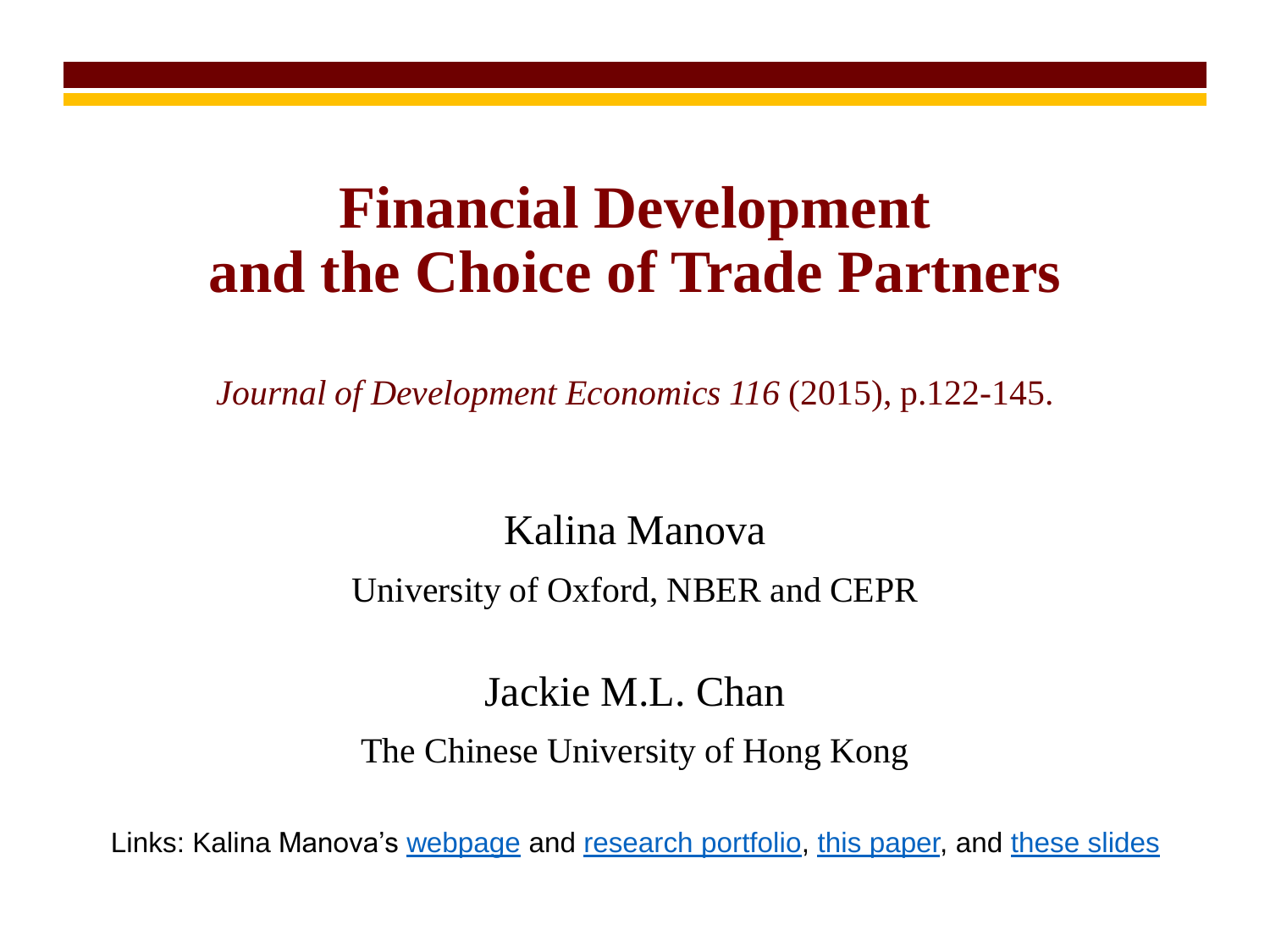# **Motivation**

- International trade significantly contributes to economic growth in developing countries
	- Exporting provides access to bigger consumer market, increasing domestic employment and profits
	- Productivity gains through scale economies in production and innovation, as well as through technological spillovers across borders
- Not only total trade value, but also number and characteristics of export destinations can matter for aggregate welfare
	- Spillovers from exposure to bigger range of products, technologies and know-how
	- Reduced demand volatility by diversifying across consumer markets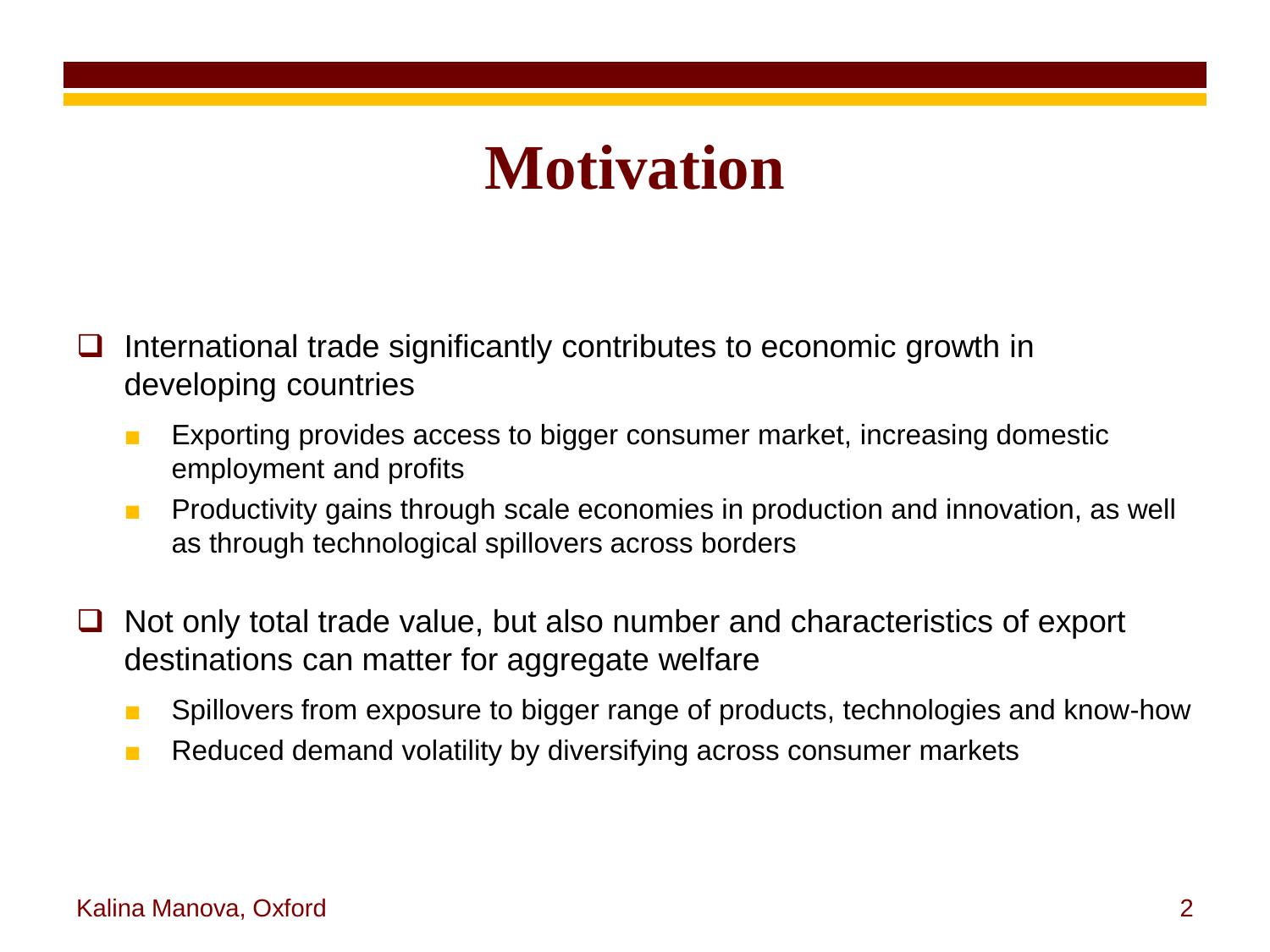## **Trade Partners and Exports**

□ Countries with more export destinations in 1985 exported more in 1985-1995



Fig. 1. Export partners and total exports. Slope (t-stat) of the fitted line: 0.047 (23.1).  $N = 90$ . Kalina Manova, Oxford 3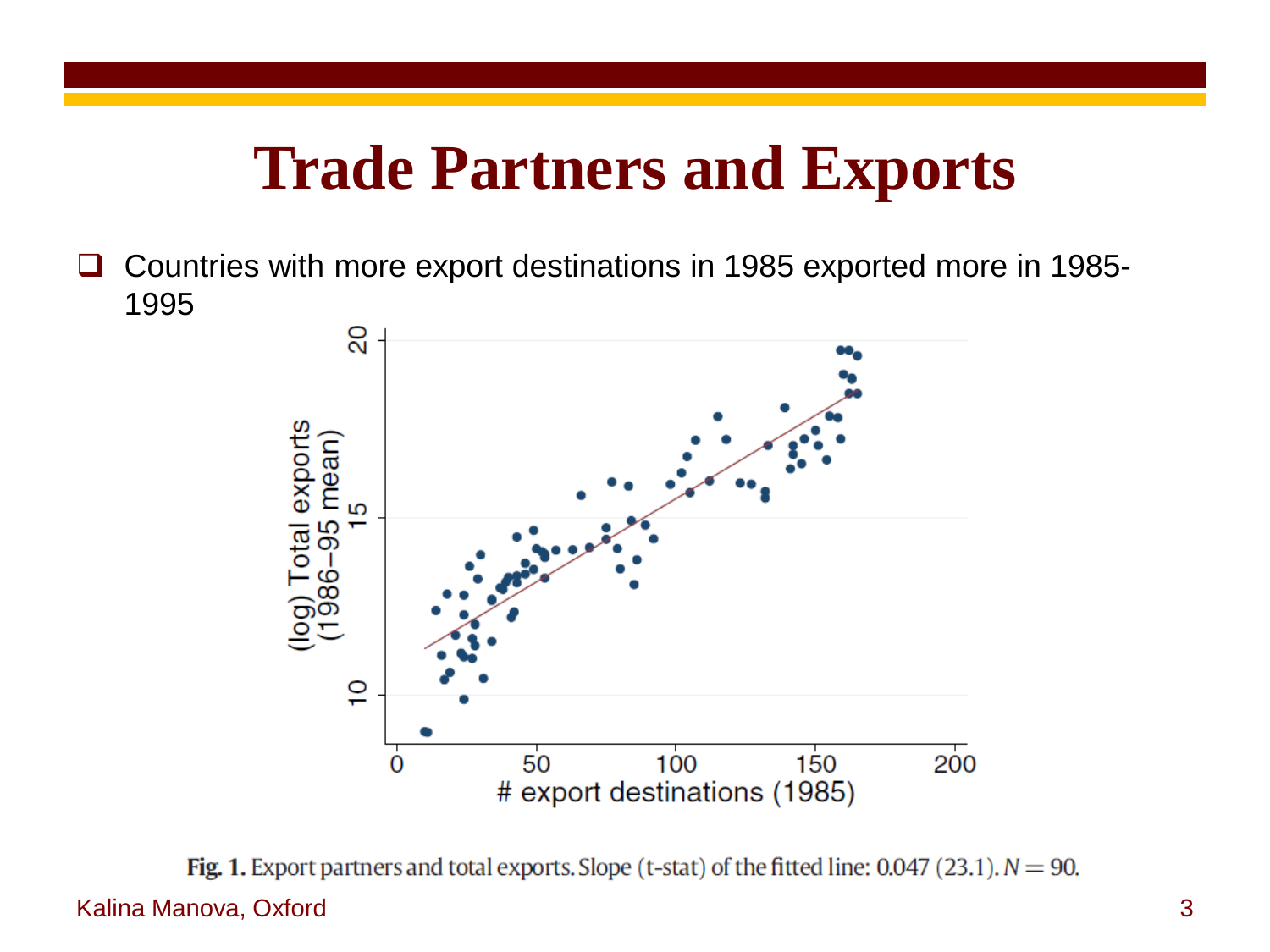### **Trade Partners and Growth**

■ Countries with more export destinations in 1985 experienced faster growth and less growth volatility in their exports and GDP per capita in 1985-1995

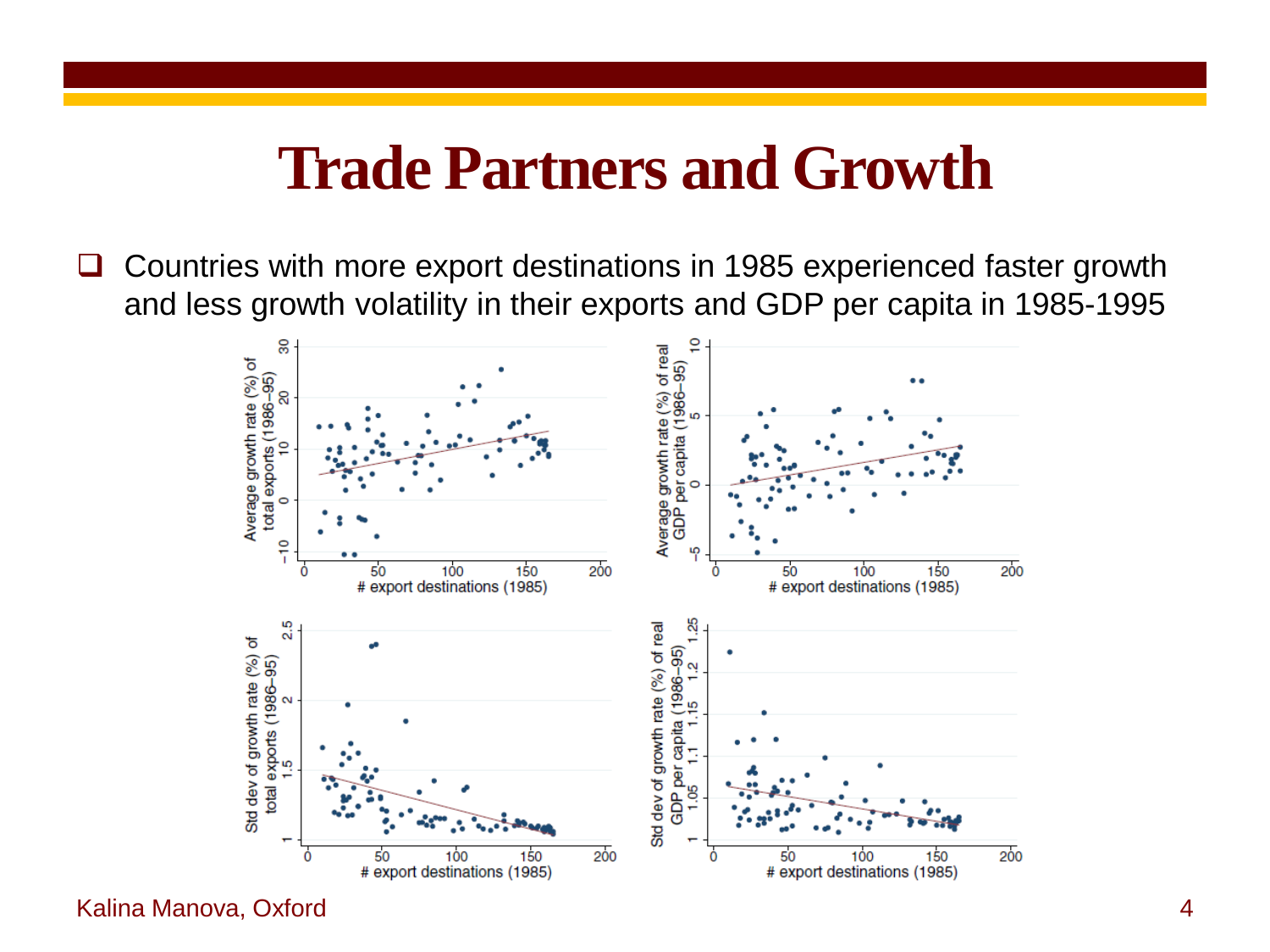### **Financial Development and Trade Partners**

Countries with higher financial development have more trade partners



**Fig. 5.** Private credit and export partners. Slope (t-stat) of the fitted line: 118.4 (8.5).  $N = 90$ .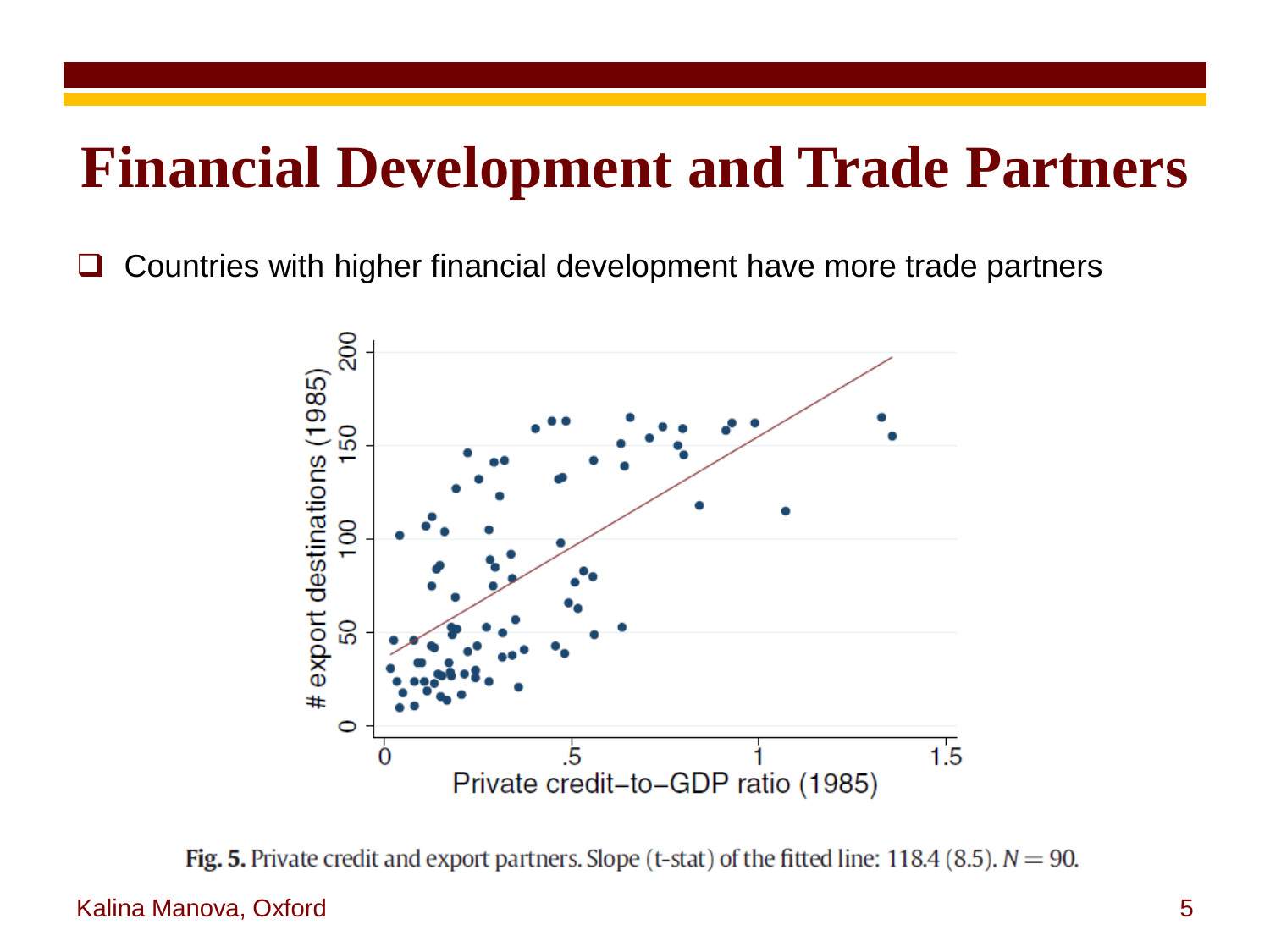# **This Paper**

- Examine the effect of financial market imperfections on the number and characteristics of exporters' trade partners
- Theoretical framework based on Manova (2013)
	- Larger economies with lower trade costs are relatively more profitable
	- This generates a pecking order of export destinations based on market potential
	- Firms export to all destinations above a cut-off level of market potential
	- Financial market frictions raise this cut-off, such that financially developed countries have more trade partners and go further down the pecking order
- Robust empirical support using bilateral trade data
	- 78 export countries, 27 industries, 1985-1995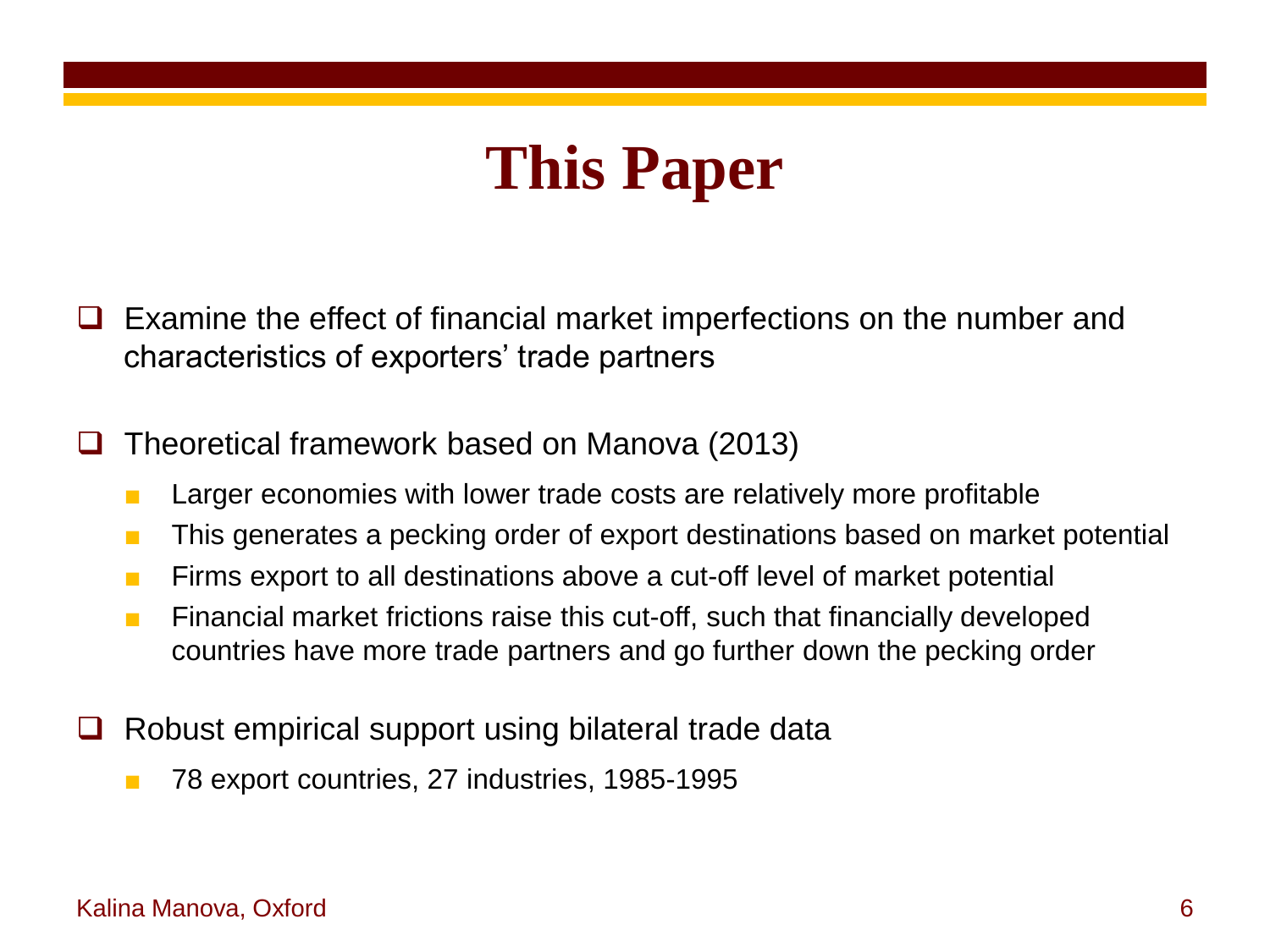# **Key Implications**

- Financial institutions importantly affect the number and identity of countries' trade partners
- There exists a hierarchy of destinations stable across exporting countries
	- Develop model-consistent summary measures of market potential and ranking of destinations by market potential
	- Empirically establish that hierarchy of destinations is governed by market size and trade costs
- Credit constraints interact with the pecking order, affecting the choice of countries' trade partners
	- Exploit the variation in financial development across exporters and in financial vulnerability across sectors to establish causal effect of financial frictions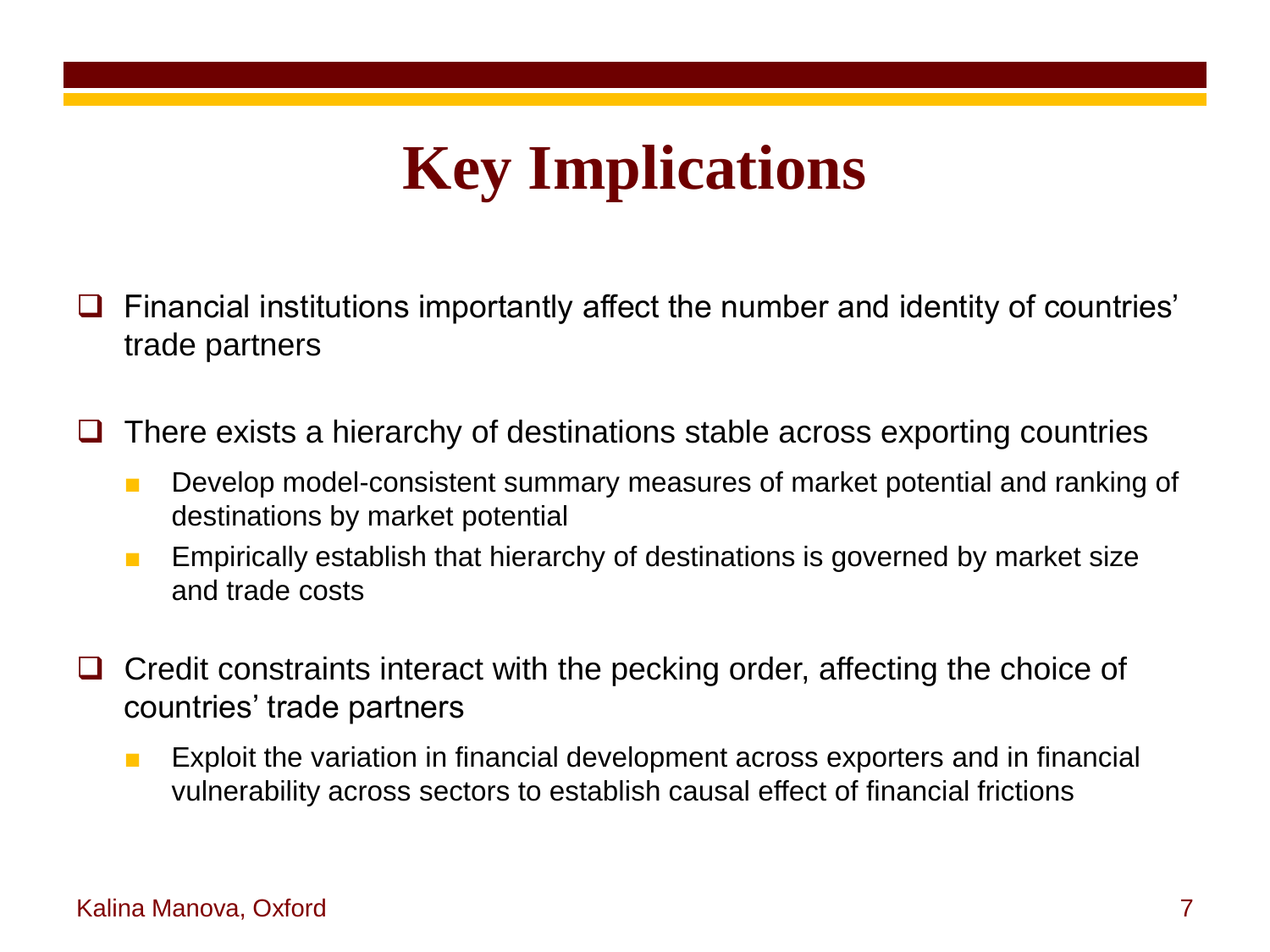## **Contribution to the Literature**

- Variation of incidence and magnitude of cross-border transactions
	- Eaton et al 2011, Helpman et al 2008, Bernard et al 2007, Bernard et al 2011, Dhingra 2013, Mayer et al 2014
- International trade and corporate finance
	- Foley and Manova 2015, Feentra et al 2015, Manova 2013, Amiti and Weinstein 2011, Berman and Héricourt 2010, Bricogne et al 2012, Chor and Manova 2012, Minetti and Zhu 2011
- International trade and economic growth
	- Rodrik 2005, Goldberg et al 2010, Manova and Zhang 2012, Verhoogen 2008, de Loecker 2007, Baxter and Kouparitsas 2005, Clark and van Wincoop 2001, Frankel and Rose 1998, Burstein et al 2008, Eaton et al 2011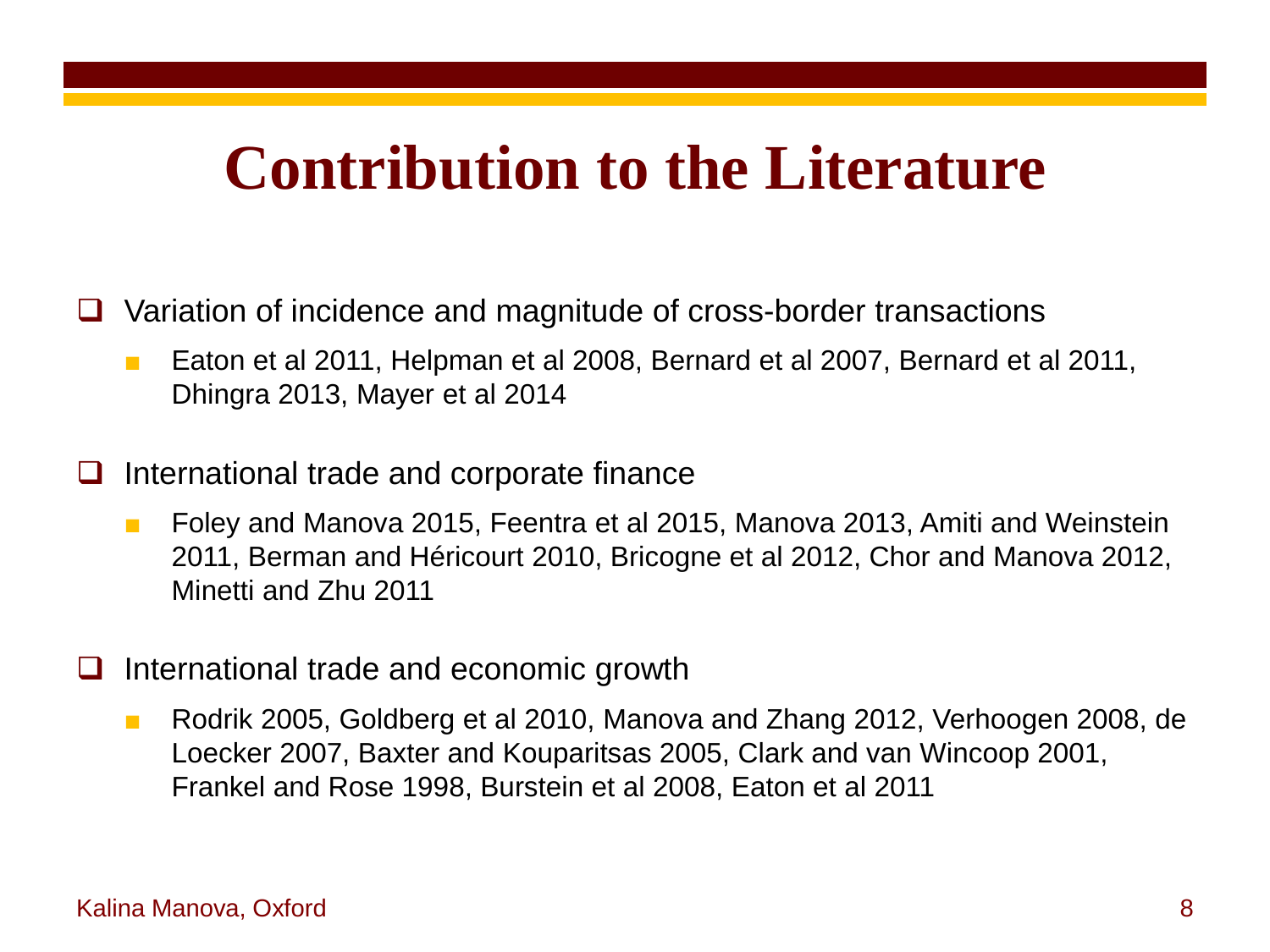# **Outline**

- 1. Introduction and motivation
- 2. Theoretical framework
- 3. Empirical specification and data
- 4. Results
- 5. Conclusion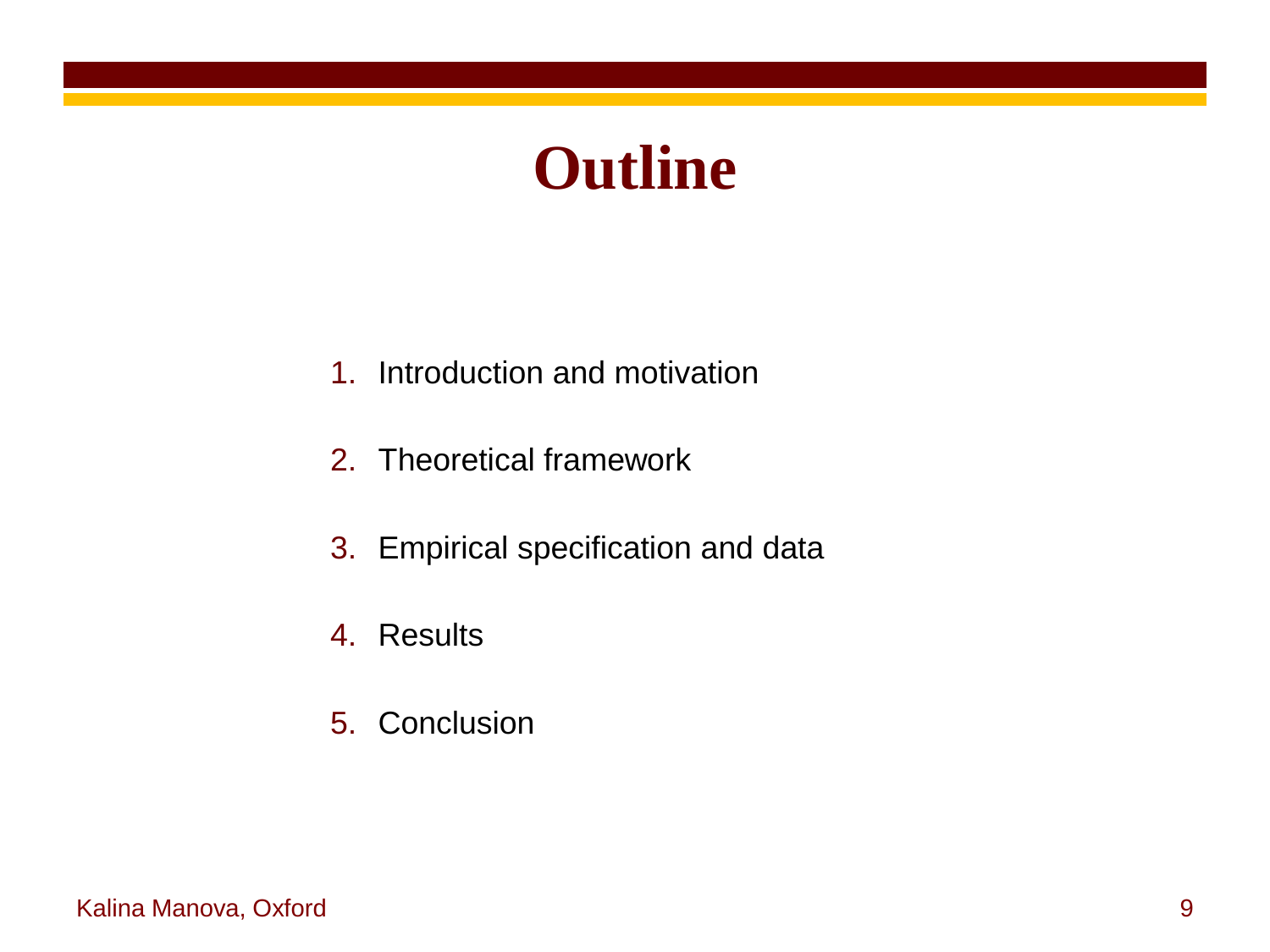# **Model Overview**

- Heterogeneous exporters require external finance and pledge collateral to raise capital, but financial contracts are not perfectly enforced
	- More productive firms are less credit constrained because they can offer investors higher repayment when contract is enforced
	- Fixed and variable trade costs give rise to productivity cut-off for exporting

### Key implications

- Financial frictions reinforce the selection of only the most productive firms into exporting and preclude potentially profitable firms from exporting
- Productivity cut-off for exporting increases with trade costs and falls with destination market size and home-country financial development
- Bigger distortions due to financial frictions in financially more dependent sectors that require more external finance and feature less collateralizable assets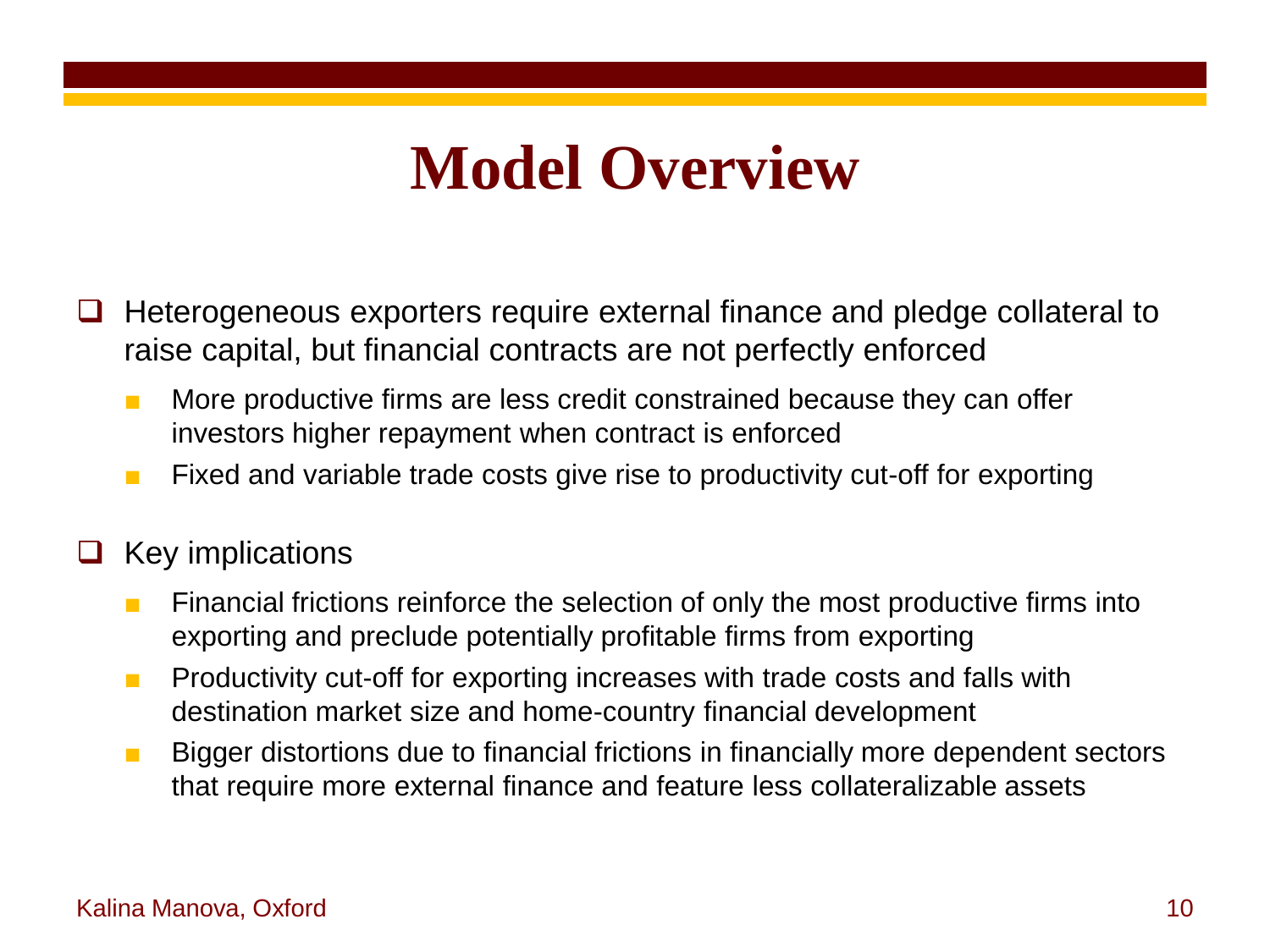# **Model Set-Up**

- A continuum of heterogeneous firms produce differentiated goods in each of I countries and S sectors
	- CES utility with elasticity  $\epsilon > 1$  summarizes consumers' love of variety
- Production
	- **Firms draw productivity**  $1/a$  from  $G(a)$  with support  $[a_L, a_H]$ ,  $a_H > a_L > 0$
	- $\blacksquare$   $c_{is}a$ : cost of producing 1 unit in country *j* in sector *s*
	- **B** Sunk entry cost  $c_{is}e_i$
- Exporting
	- $\bullet$   $c_{is}f_{ij}$ : fixed cost of exporting from j to i
	- $\bullet$   $\tau_{ii}$ : iceberg cost of exporting from *j* to *i*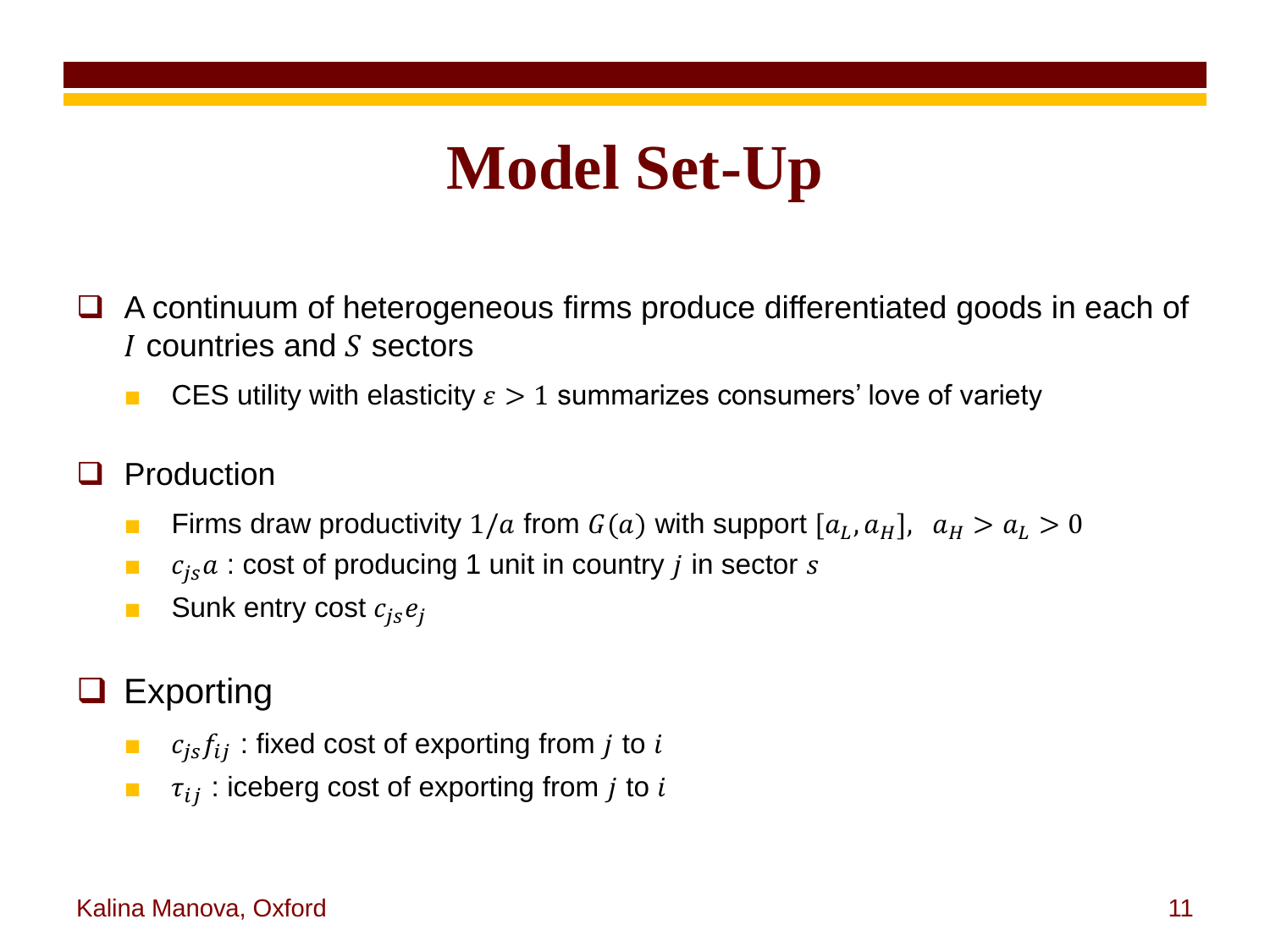# **Financing Constraints**

- Firms require external finance for a fraction  $d_s$  of the fixed trade cost, which they can raise by pledging a fraction  $t_s$  of the entry cost as collateral
	- $d_s$  and  $t_s$  are technologically determined sector characteristics
- Financial contracting is imperfect and depends on countries' institutions
	- **■** With probability  $\lambda_j$  the financial contract is enforced and investors are repaid a pre-specified amount  $F_{is}(a)$
	- With probability  $(1 \lambda_j)$  the firm defaults, investors claim collateral  $t_s c_{js} e_j$ , and firms keep all revenues but need to replace collateral to continue operations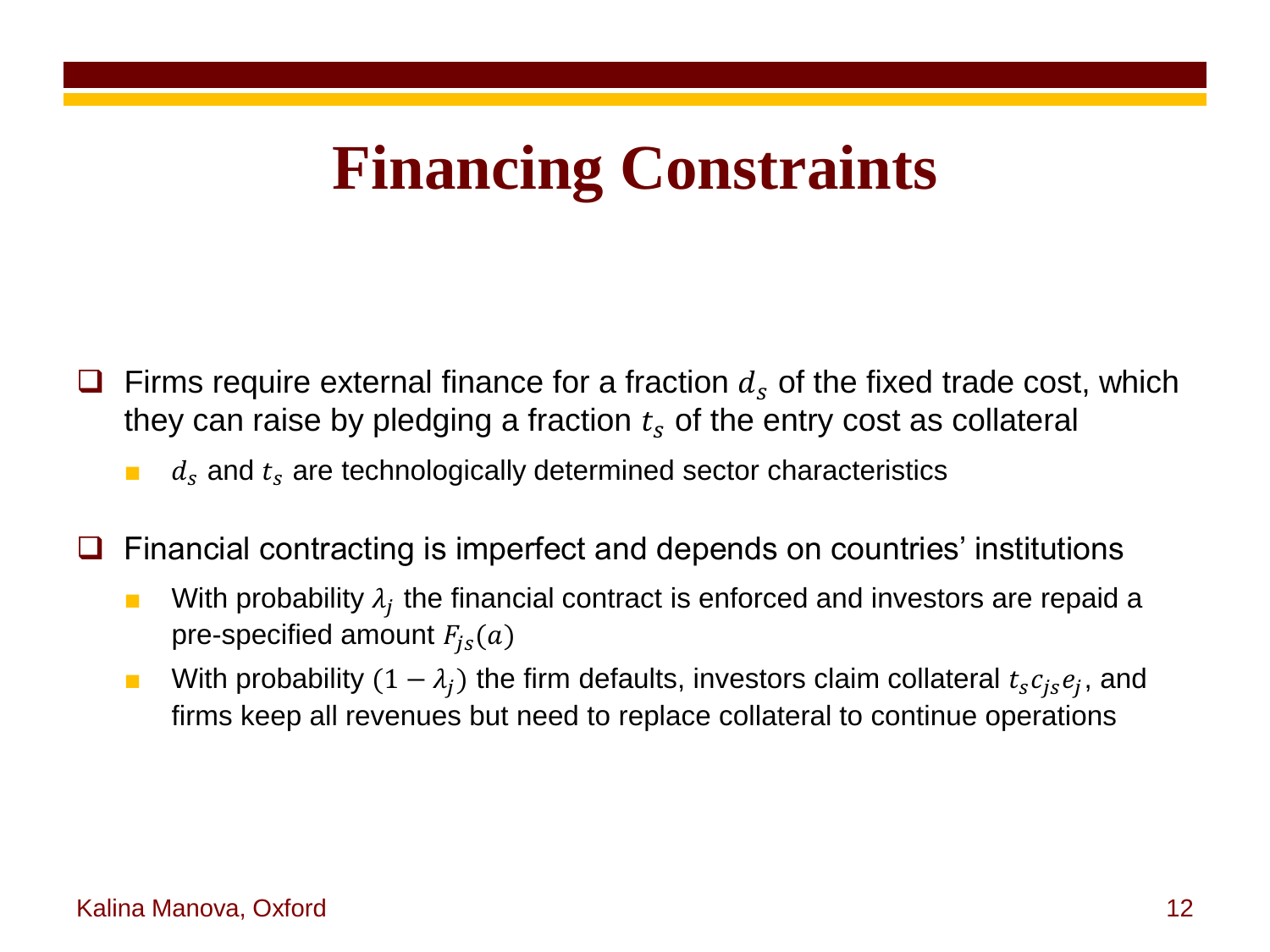### **Firm Problem**

 $\Box$  Credit constrained exporter in country *i* and sector *s* with productivity *a* chooses its set of trade partners  $TP(a)$  and determines optimal export price and quantity in each market  $i$  to maximize total profits

$$
\max_{TP,p,q,F} \pi_{js}(a) = \sum_{i \in TP} \{pq - q\tau_{ij}c_{js}a - (1 - d_s)c_{js}f_{ij}\} - \lambda_j F - (1 - \lambda_j)t_s c_{js}e_j
$$

subject to

(1)  $q = \frac{p^{-\varepsilon} \theta_s Y_i}{p^{1-\varepsilon}}$  $P_{is}^{1-\varepsilon}$ (2)  $A_{ijs}(a) \equiv pq - q\tau_{ij}c_{is}a - (1 - d_s)c_{is}f_{ij} \geq F$ (3)  $B_{ijs}(a) \equiv -\sum_{i \in TP} d_s c_{js} f_{ij} + \lambda_j F + (1 - \lambda_j) t_s c_{js} e_j \ge 0$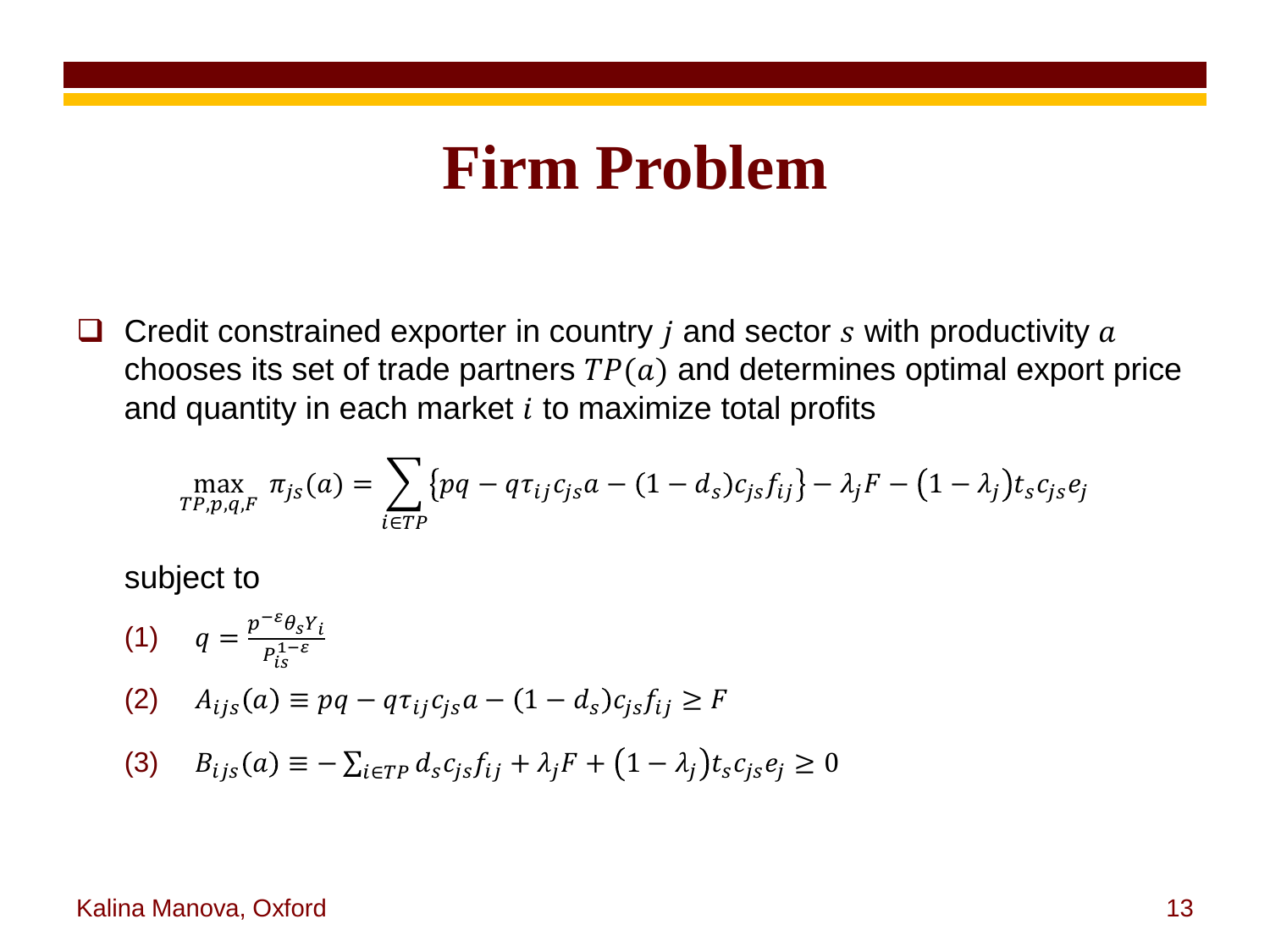## **Market Potential and Pecking Order**

- Firms in a given country-sector unanimously rank all destinations by their relative profitability
- Importing countries with a larger market size  $Y_i$  and lower trade costs  $\tau_{ij}$  and  $f_{ij}$  are more attractive and have higher market potential

$$
MP_{ijs} = \frac{Y_i}{\tau_{ij} f_{ij}}
$$

 $\Box$  All firms in a given country observe the same pecking order (decreasing order of MP) regardless of the sector, but firms in different export countries may follow different pecking orders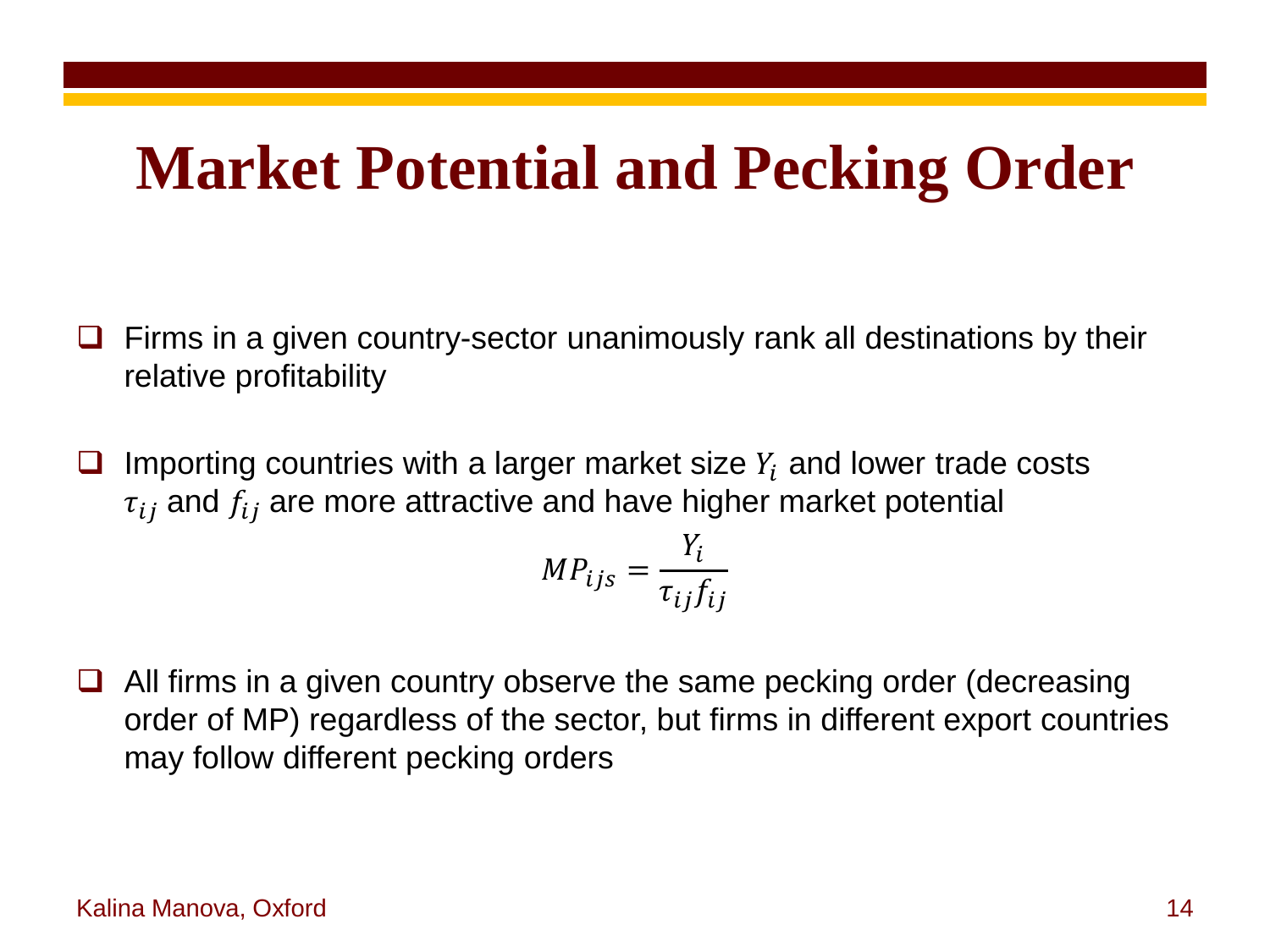# **Theoretical Predictions**

- **Proposition 1 (Trade partners)** The number of export destinations increases with the exporter's level of financial development. This effect is stronger in financially more vulnerable sectors.
- **Proposition 2 (Pecking order)** Exporters follow a pecking order of destinations, determined by market potential. All exporters sell to the destination with the greatest market potential. Financially developed countries go further down the pecking order and also export to destinations with lower market potential. This latter effect is stronger in financially more vulnerable sectors.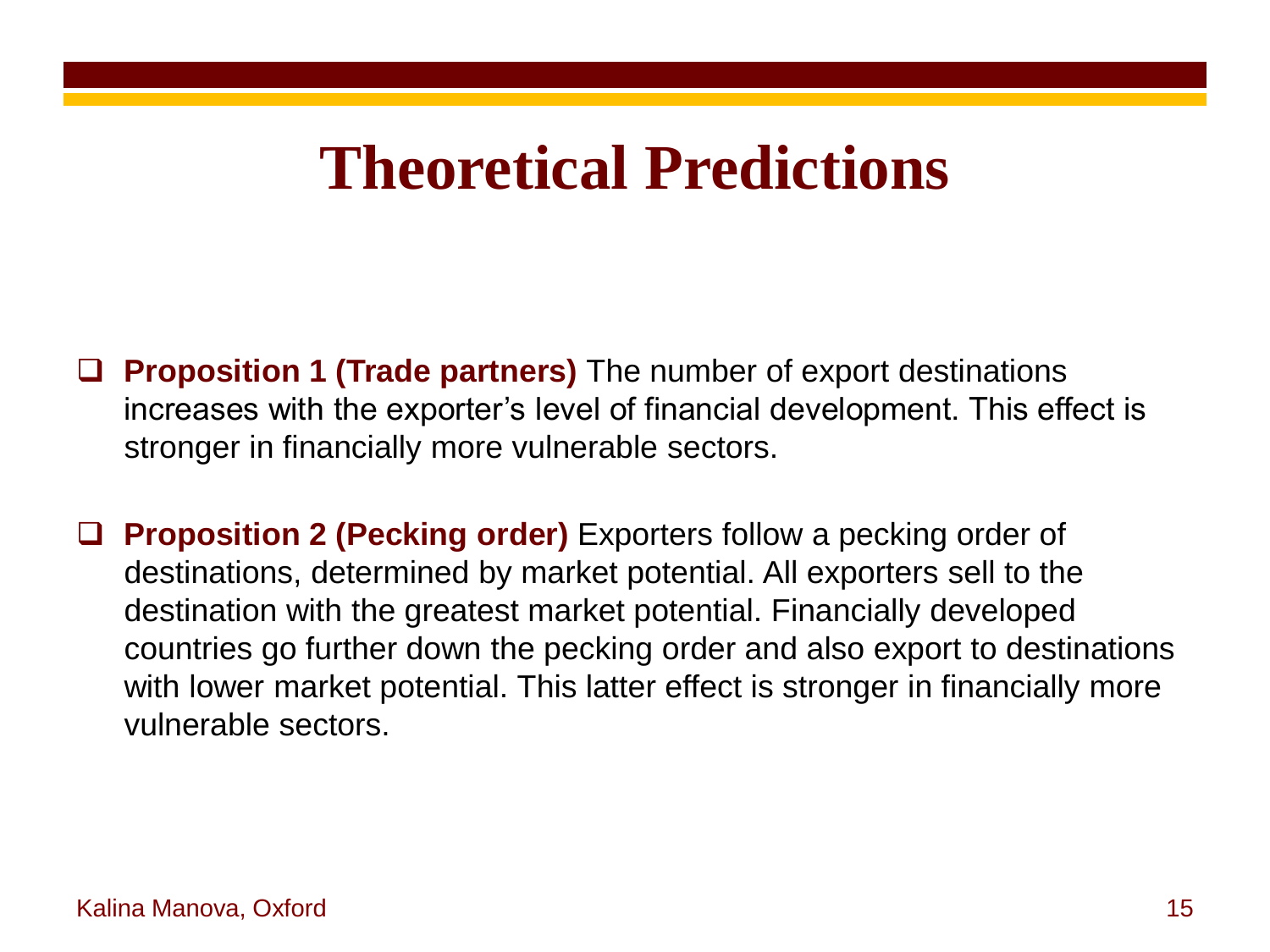# **Empirical Specification**

**□** Reduced from test of Proposition 1 as in Manova (2013)

$$
\ln Exports_{jst} = \delta + \delta_0 FinDev_{jt} + \delta_1 FinDev_{jt} \times ExtFin_s + \delta_2 FinDev_{jt} \times Tang_s
$$

$$
+ \Delta_X X_{jst} + \varphi_j + \varphi_s + \varphi_t + \varepsilon_{jst}
$$

 $#TP_{jst} = \rho + \rho_0 FinDev_{jt} + \rho_1 FinDev_{jt} \times ExtFin_s + \rho_2 FinDev_{jt} \times Tang_s$  $+P_X X_{ist} + \phi_i + \phi_s + \phi_t + v_{ist}$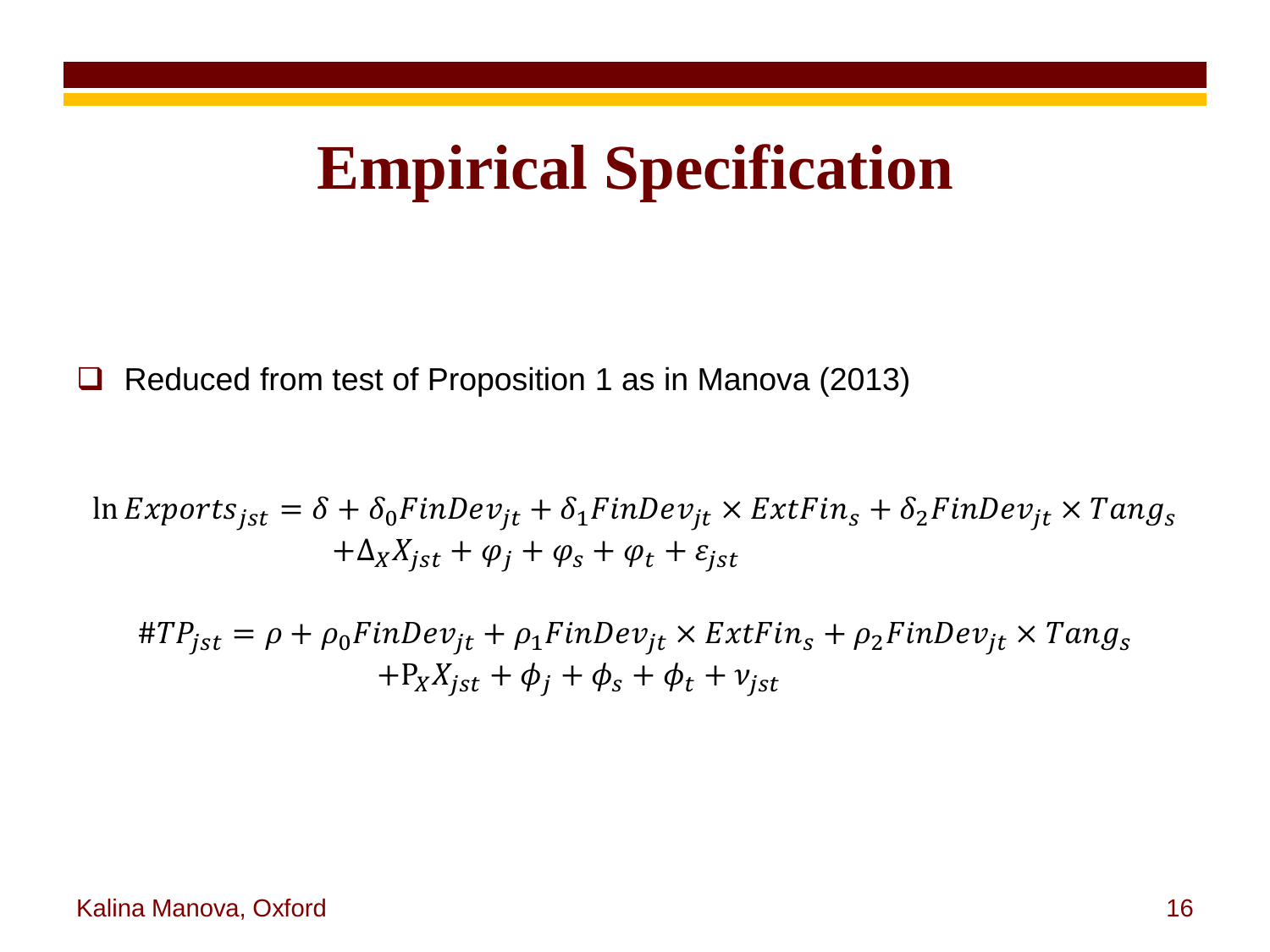### **Empirical Specification**

### Reduced from test of Proposition 2

max i∈TP<sub>jst</sub>  $MP_{ijst} = \alpha + \alpha_0 FinDev_{jt} + \alpha_1 FinDev_{jt} \times ExtFin_s + \alpha_2 FinDev_{jt} \times Tang_s$  $+\Lambda_X X_{ist} + \varphi_i + \varphi_s + \varphi_t + \varepsilon_{ist}$ 

min  $i\varepsilon T P_{jst}$  $MP_{ijst}=\beta + \beta_0 FinDev_{jt} + \beta_1 FinDev_{jt} \times ExtFin_s + \beta_2 FinDev_{jt} \times Tang_s$  $+ B_X X_{ist} + \phi_i + \phi_s + \phi_t + v_{ist}$ 

min i∈TP<sub>jst</sub>  $MP_{ijst} = \gamma + \gamma_0 FinDev_{jt} + \gamma_1 FinDev_{jt} \times ExtFin_s + \gamma_2 FinDev_{jt} \times Tang_s$  $+\gamma_3 \# T P_{ist} + \Gamma_X X_{ist} + \psi_i + \psi_s + \psi_t + \eta_{ist}$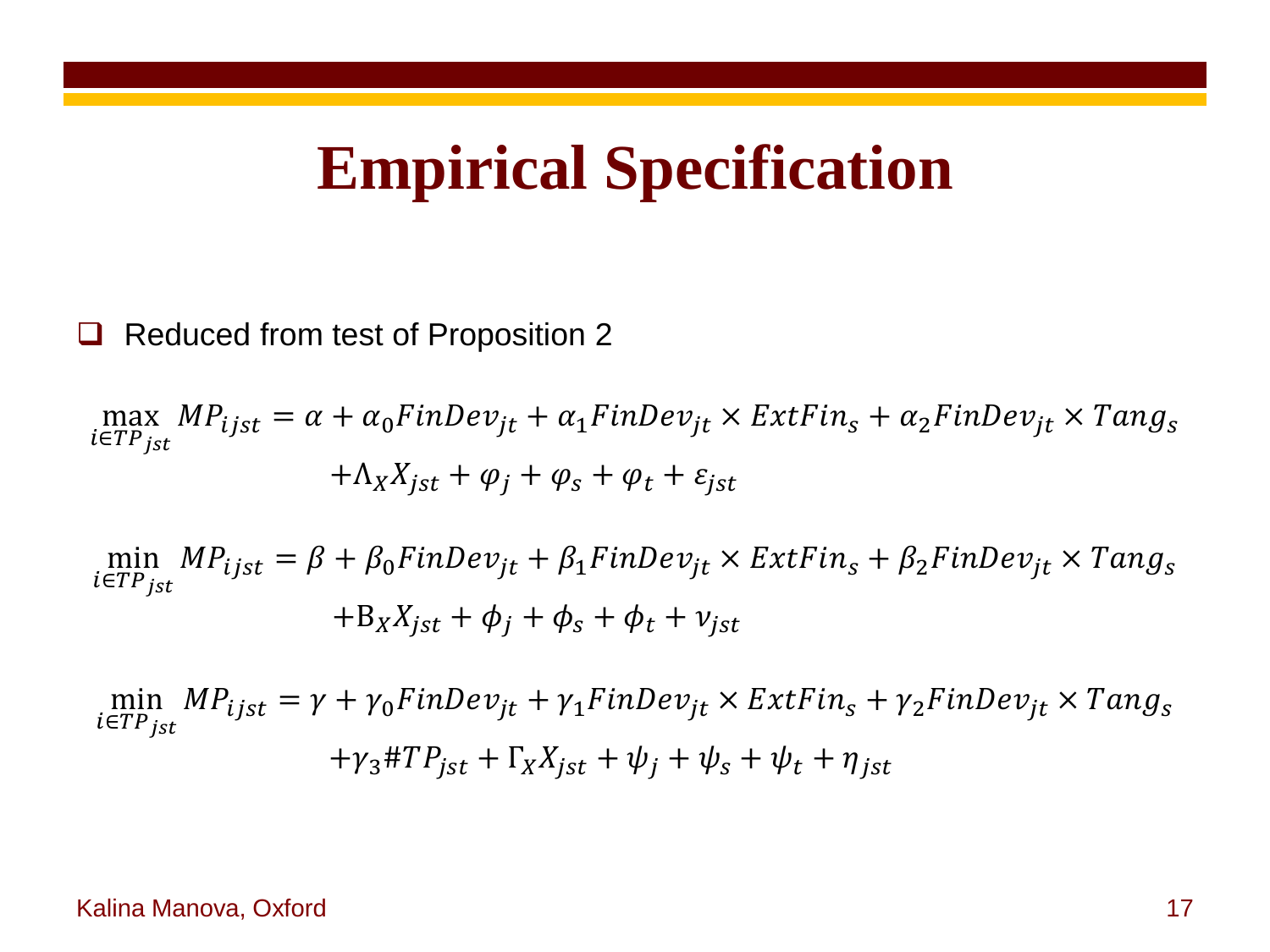# **Empirical Specification**

Assuming stable pecking order across exporting countries:

■ Financially developed countries have higher exports and more trade partners

 $\delta_1 > 0$ ,  $\delta_2 < 0$ ,  $\rho_1 > 0$ ,  $\rho_2 < 0$ 

■ All exporters can enter the most profitable market in the world

$$
\alpha_1=\alpha_2=0
$$

- Financially developed economies can go further down the pecking order  $\beta_1 < 0, \qquad \beta_2 > 0$
- Number of trade partners pins down the least appealing destination's MP  $\gamma_1 = \gamma_2 = 0, \quad \gamma_3 < 0$
- $\Box$  To allow varying pecking order across exporters:
	- Use panel data on bilateral trade by sector with exporter, sector, year fixed effects
	- Consider different dimensions of market potential that are invariant across exporting countries (eg. destination market size, bureaucratic import costs)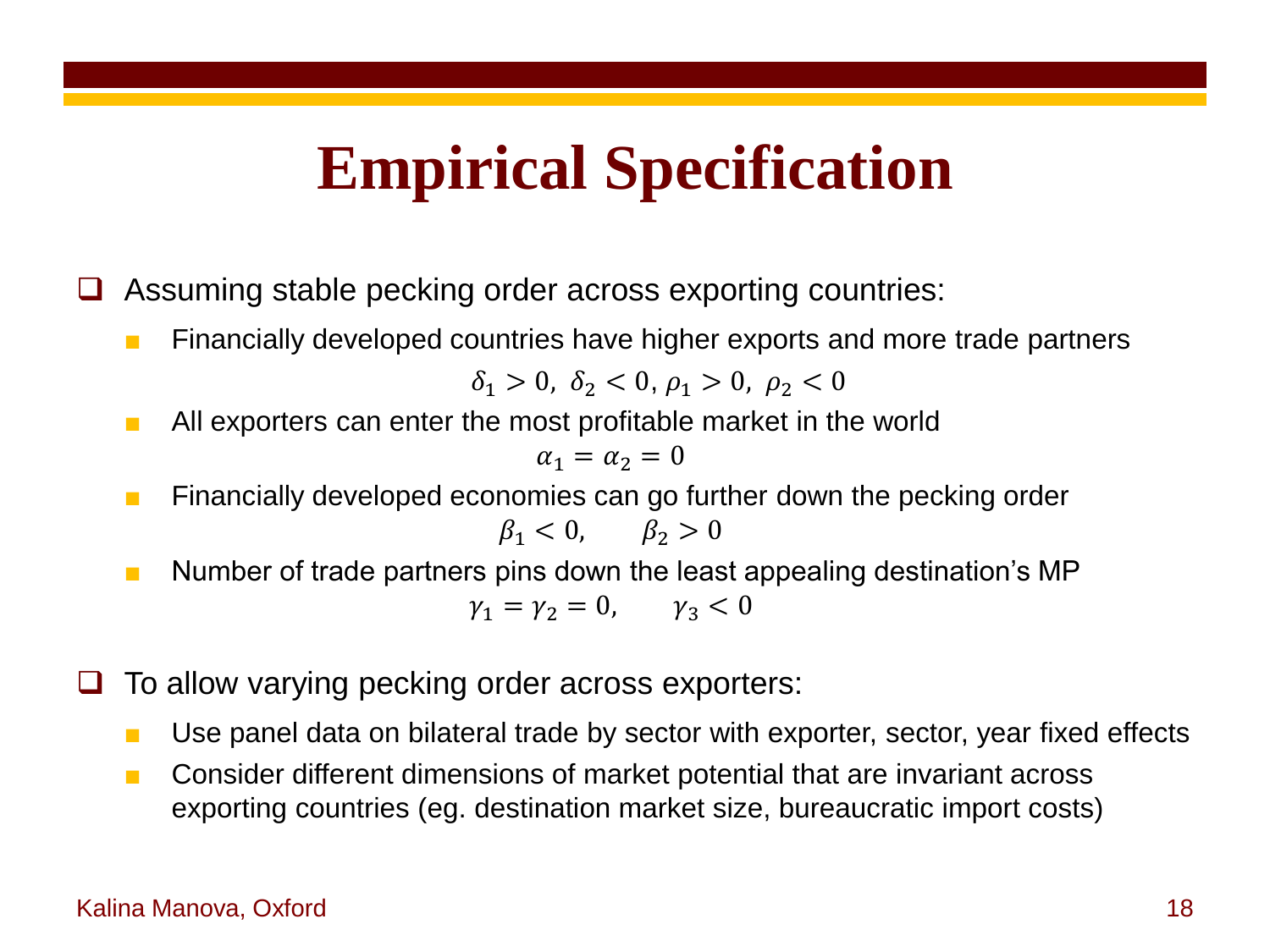### **Data**

Core sample: 78 exporters, 175 destinations, 27 sectors, 1985-1995

- $\Box$  Bilateral trade flows (Feenstra 2000)
	- 164 exporters, 175 importers
- Financial development (Beck et al 2000)
	- Amount of credit extended by deposit-money banks and other financial institutions to the private sector, as a share of GDP
	- 150 countries, avg 0.414, st dev 0.364
- Importer characteristics
	- GDP (PWT)
	- Aggregate demand, measured as net imports + domestic output (UNIDO)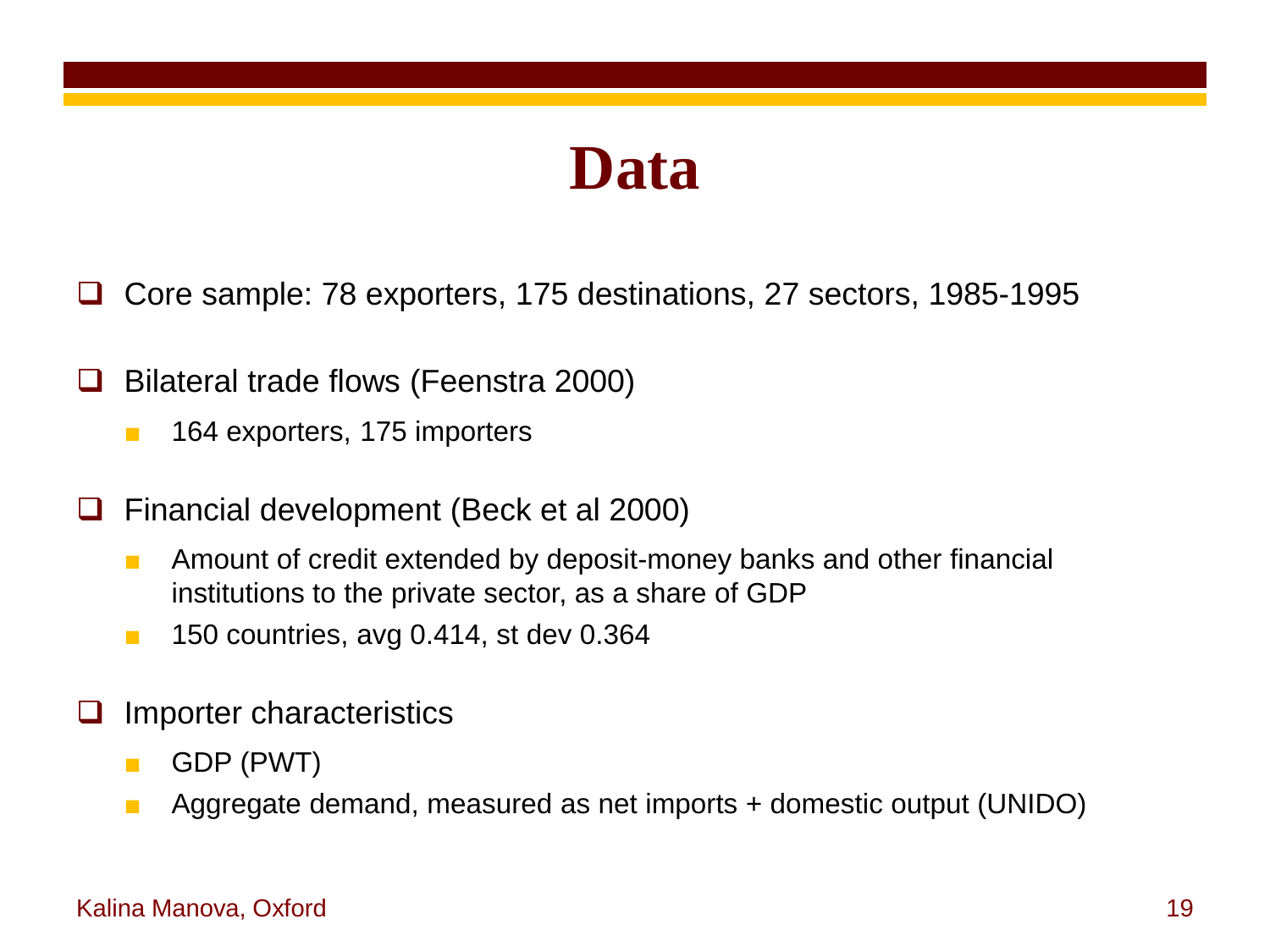### **Data**

### $\Box$  Trade costs

- Bilateral distance (CEPII)
- Regulation costs of trade (Doing Business Report)
- Logistics Performance Index (World Bank)
- ESCAP-World Bank trade cost index
- $\Box$  Control variables
	- GDP per capita (PWT)
	- Physical and human capital per capita (Caselli 2005)
	- Natural resource endowments (World Bank)
	- Sectoral factor intensities (Braun 2003)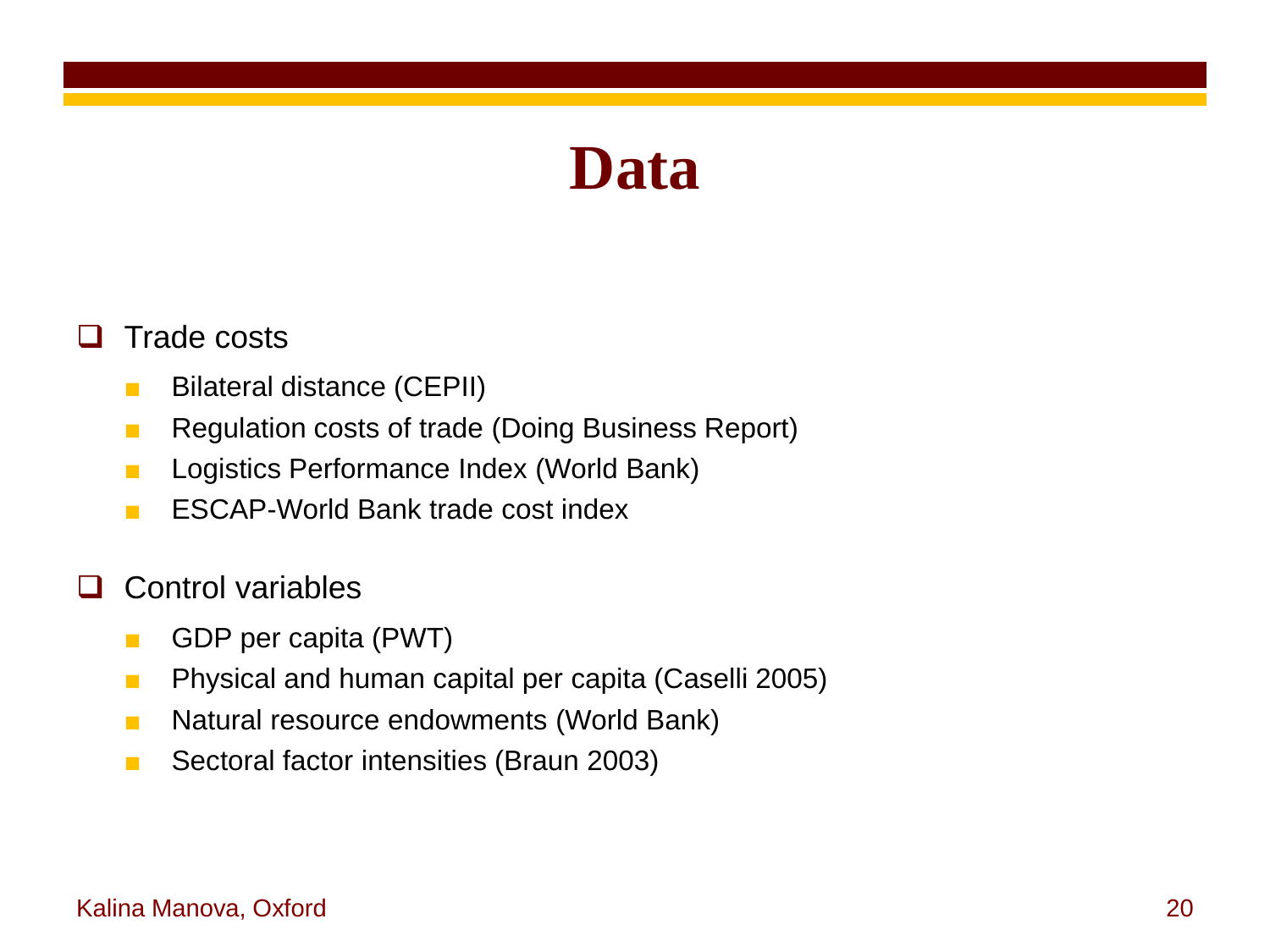# **Sectors' Financial Vulnerability**

- Two commonly used indicators of sectors' technologically determined level of financial vulnerability
	- Liquidity needs: external finance dependence
	- Availability of collateral: asset tangibility
- Measures constructed from data on all publicly traded US-based companies from Compustat
	- Standard practice in the literature
	- Median firm's value of 1980-1999 average across firms in a sector
	- Measures and sector ordering stable over time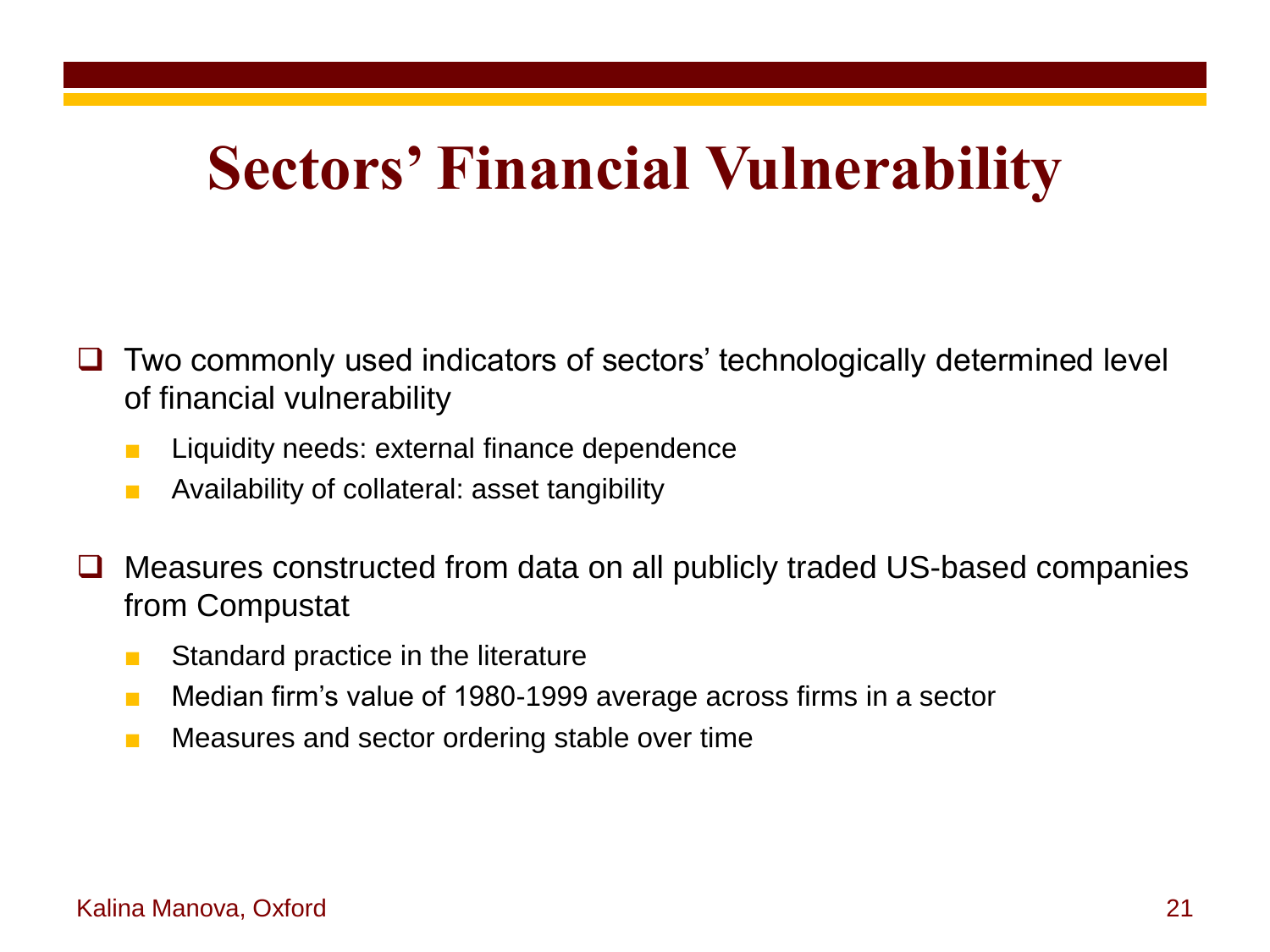# **Sectors' Financial Vulnerability**

Three advantages to constructing measures from US firm-level data

- 1. Sophisticated financial systems, so that the measures reflect firms' optimal choice over external financing and asset structure
- 2. Sector measures are not endogenous to countries' level of financial development (possible downward bias)
- 3. Identification requires that ranking of sectors, not levels, remain stable across countries
- External finance dependence: avg 0.242, st dev 0.330
- Asset tangibility: avg 0.298, st dev 0.139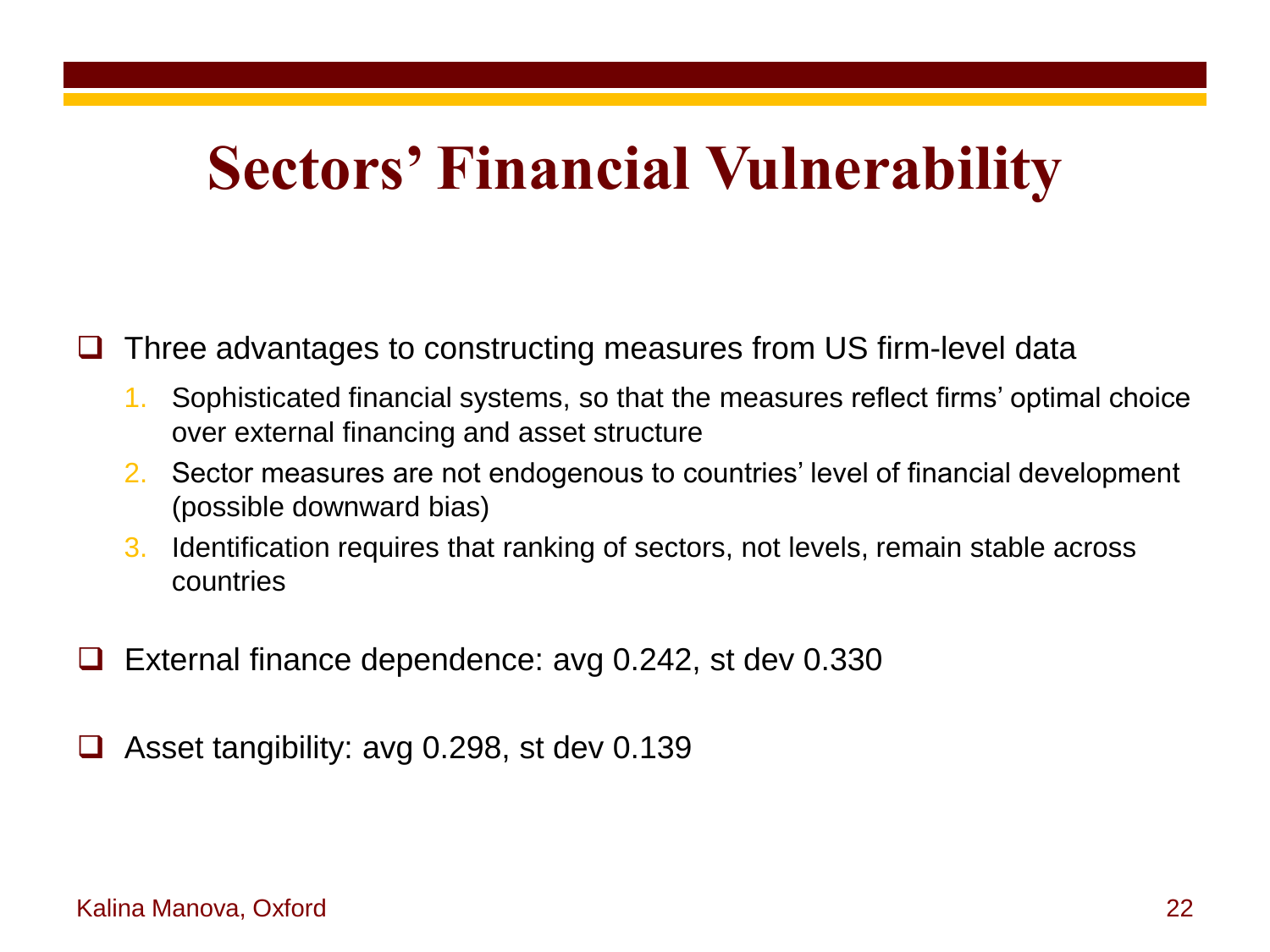## **First Glance: Importers**

 $\Box$  Top importers are larger and richer economies with lower trade costs than bottom importers

#### **Table 1**

Top and bottom importers.

| Country                       | <b>Total imports</b><br>(in billions) | Average number<br>of partners | <b>GDP</b><br>(in billions) | GDP per capita<br>(in thousands) | DB trade<br>cost index |
|-------------------------------|---------------------------------------|-------------------------------|-----------------------------|----------------------------------|------------------------|
| 1. USA                        | 459                                   | 94.6                          | 6530                        | 26.1                             | 9.2                    |
| 2. Germany                    | 268                                   | 81.9                          | 1540                        | 19.4                             | 7.4                    |
| 3. France                     | 177                                   | 80.9                          | 1110                        | 19.1                             | 11.5                   |
| 4. Great Britain              | 171                                   | 89.3                          | 1030                        | 17.9                             | 8.9                    |
| 5. Japan                      | 136                                   | 65.0                          | 2620                        | 21.2                             | 9.9                    |
| $\cdots$                      |                                       |                               |                             |                                  |                        |
| 103. Sierra Leone             | 0.156                                 | 15.7                          | 4.57                        | 1.14                             | 23.3                   |
| 104. Burundi                  | 0.137                                 | 11.9                          | 4.34                        | 0.80                             | 60.9                   |
| 105. Central African Republic | 0.122                                 | 10.8                          | 3.91                        | 1.34                             | 74.1                   |
| 106. Chad                     | 0.114                                 | 7.8                           | 5.73                        | 0.99                             | 79.7                   |
| 107. Equatorial Guinea        | 0.063                                 | 6.6                           | 0.50                        | 1.43                             | 28.3                   |

Notes: Total imports, GDP, and GDP per capita are measured in 1996 international dollars. Average number of partners refers to the mean number of partners across sectors where imports are positive. Mean values over the period 1985-1995 given for the first four columns, values in 2007 for the last.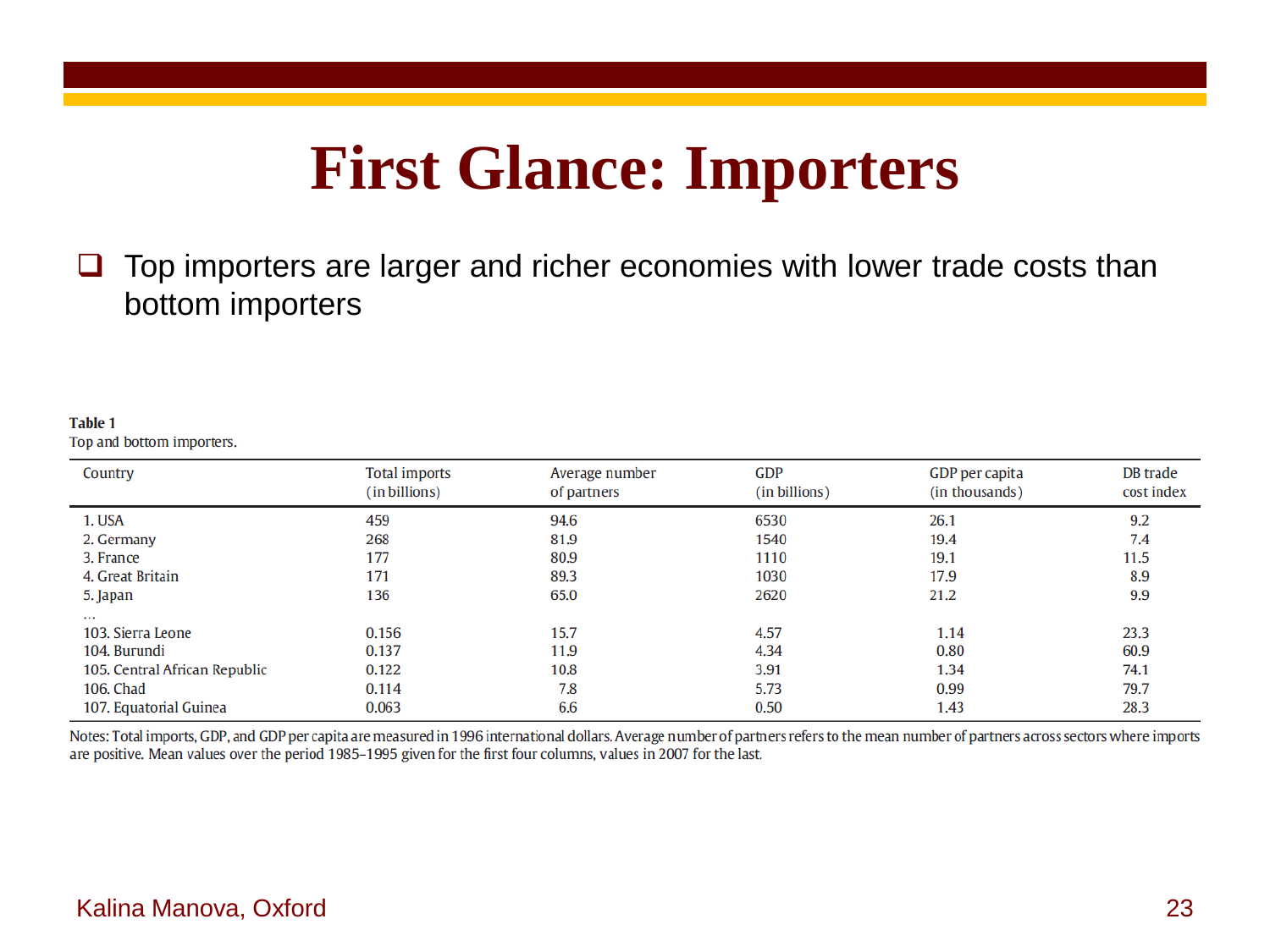## **First Glance: Exporters**

 $\Box$  Top exporters are financially more developed and penetrate into more and much smaller markets than bottom exporters

#### **Table 2**

Top and bottom exporters.

| Country                      | Total exports<br>(in billions) | Average number<br>of partners | Private<br>credit | Maximum destination<br>GDP (in billions) | 10th percentile destination<br>GDP (in billions) |
|------------------------------|--------------------------------|-------------------------------|-------------------|------------------------------------------|--------------------------------------------------|
| 1. USA                       | 351                            | 130.0                         | 0.91              | 2690                                     | 4.93                                             |
| 2. Germany                   | 349                            | 141.3                         | 0.93              | 6534                                     | 4.68                                             |
| 3. Japan                     | 302                            | 121.0                         | 1.63              | 6534                                     | 7.50                                             |
| 4. France                    | 178                            | 139.5                         | 0.86              | 6534                                     | 4.22                                             |
| 5. Great Britain             | 160                            | 146.1                         | 0.95              | 6534                                     | 4.23                                             |
| $\cdots$                     |                                |                               |                   |                                          |                                                  |
| 103. Guinea-Bissau           | 0.025                          | 4.3                           | 0.03              | 2544                                     | 657                                              |
| 104. Central Africa Republic | 0.020                          | 3.4                           | 0.07              | 2044                                     | 477                                              |
| 105. Equatorial Guinea       | 0.015                          | 2.4                           | 0.18              | 1362                                     | 682                                              |
| 106. Rwanda                  | 0.008                          | 3.3                           | 0.09              | 3027                                     | 719                                              |
| 107. Burundi                 | 0.007                          | 3.0                           | 0.09              | 1641                                     | 524                                              |

Notes: Total exports and GDP are measured in 1996 international dollars. Average number of partners refers to the mean number of partners across sectors where exports are positive. Private credit is the ratio of the amount of private credit by deposit money banks and other financial institutions to GDP. Mean values over the period 1985–1995 given.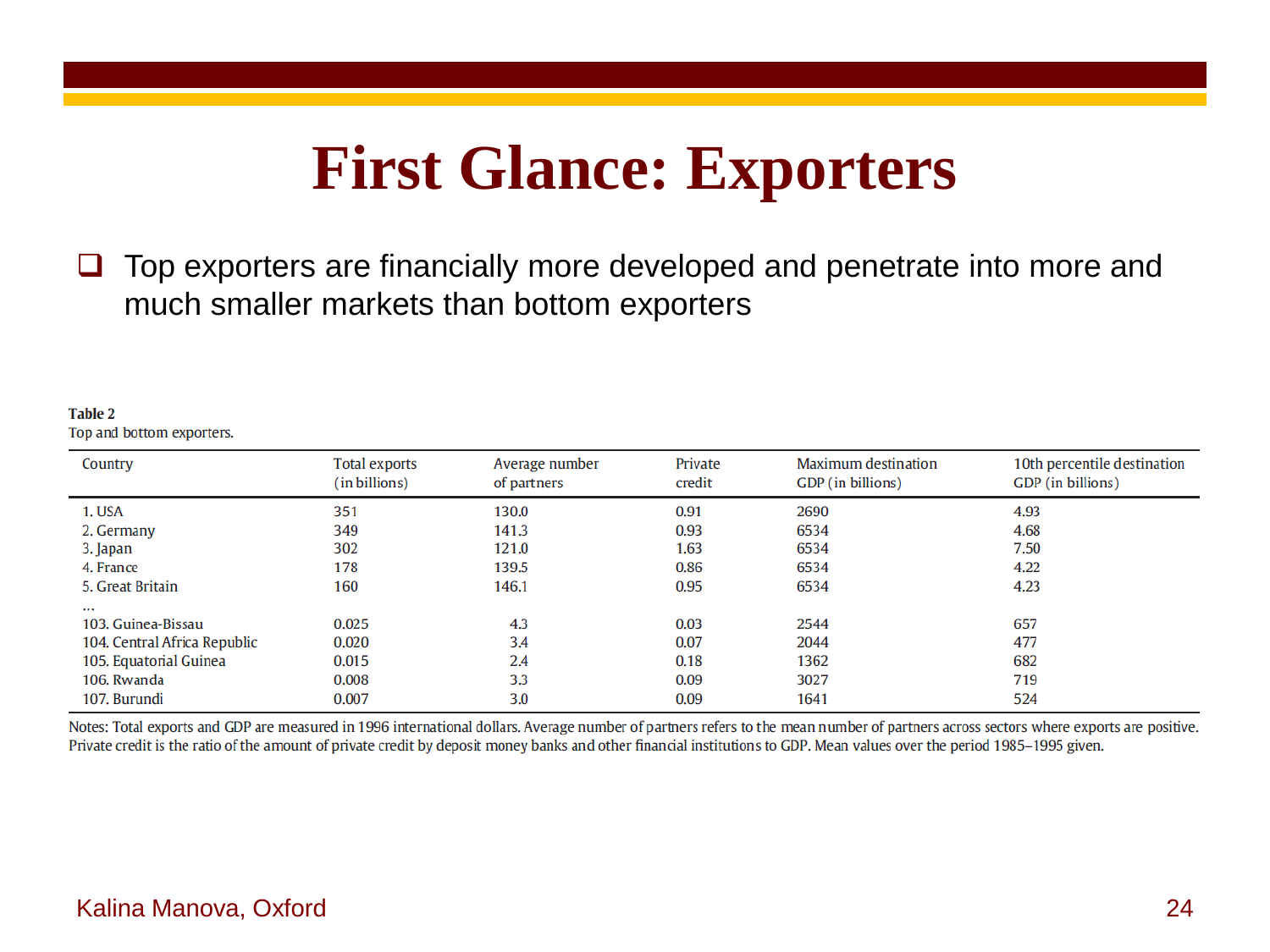# **Exports & Number of Trading Partners**

 $\Box$  Financially advanced countries export relatively more and to more destinations in financially more vulnerable sectors

|                               | Panel A                                   |                                   |  |  |  |
|-------------------------------|-------------------------------------------|-----------------------------------|--|--|--|
|                               | At least 1 partner                        |                                   |  |  |  |
| Dependent variable:           | (log) Exports                             | # TP                              |  |  |  |
|                               | (1)                                       | (2)                               |  |  |  |
| $FinDev_{it}$                 | 0.150                                     | $-2.227$                          |  |  |  |
| $FinDev_{it} \times ExtFin_s$ | (0.57)<br>$1.564***$<br>(8.31)            | $(-0.46)$<br>41.942***<br>(13.44) |  |  |  |
| $FinDev_{it} \times Tang_{s}$ | $-1.171$ <sup>*</sup><br>$(-1.89)$        | $-17.045***$<br>$(-2.12)$         |  |  |  |
| Controls                      | $log(GDP_{it})$ and j, s, t fixed effects |                                   |  |  |  |
| $R^2$                         | 0.82                                      | 0.90                              |  |  |  |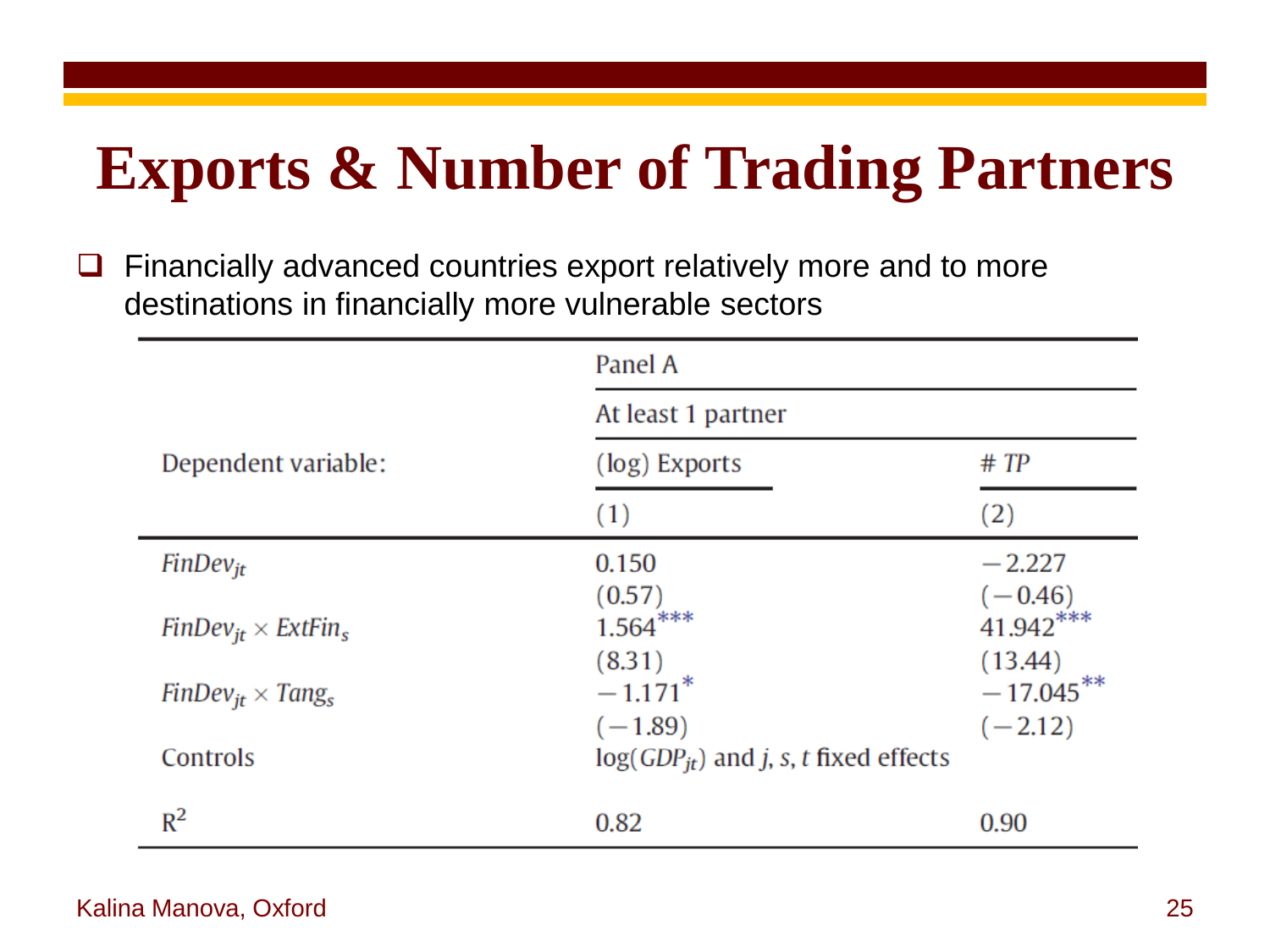# **Pecking Order of Market Sizes**

#### **Table 3** Market size.

|                                           | Panel A     |                 |             |
|-------------------------------------------|-------------|-----------------|-------------|
| Dependent variable:                       | $(log)$ GDP |                 |             |
|                                           | Maximum     | 10th percentile |             |
|                                           | (1)         | (2)             | (3)         |
| $FinDev_{it}$                             | $0.250*$    | $-0.150$        | $-0.206$    |
|                                           | (1.81)      | $(-0.70)$       | $(-1.16)$   |
| $FinDev_{it} \times ExtFin_s$             | 0.044       | $-0.498$ ***    | $-0.047$    |
|                                           | (0.56)      | $(-3.71)$       | $(-0.37)$   |
| $FinDev_{it} \times Tang_{s}$             | $-0.210$    | $0.809***$      | $0.536*$    |
|                                           | $(-0.93)$   | (2.01)          | (1.77)      |
| $#$ Partners <sub>ist</sub>               |             |                 | $-0.015***$ |
|                                           |             |                 | $(-11.93)$  |
| $R^2$                                     | 0.28        | 0.52            | 0.56        |
| <i>F</i> -test on interaction terms $(p)$ | 0.64        | < 0.01          | 0.21        |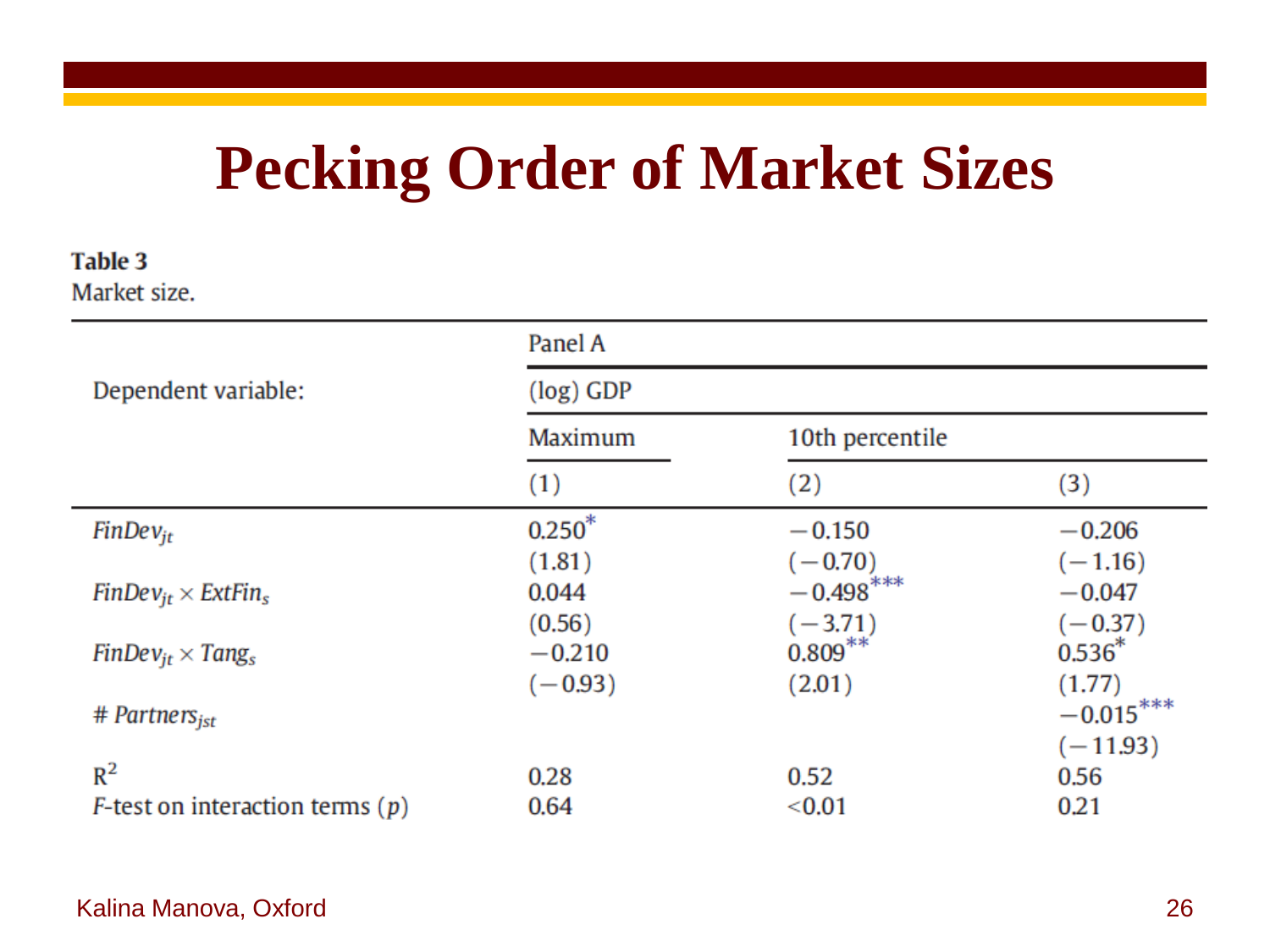# **Pecking Order of Market Sizes**

□ Additional evidence on the pecking order stability using ranking of GDP

**□** Results robust to using aggregate consumption measures instead of GDP

| Market size.                              |                           |                 |            |  |  |
|-------------------------------------------|---------------------------|-----------------|------------|--|--|
|                                           | Panel B<br>Ranking of GDP |                 |            |  |  |
| Dependent variable:                       |                           |                 |            |  |  |
|                                           | Minimum                   | 90th percentile |            |  |  |
|                                           | (1)                       | (2)             | (3)        |  |  |
| $FinDev_{it}$                             | $-1.534$ <sup>*</sup>     | 0.235           | 1.474      |  |  |
|                                           | $(-1.88)$                 | (0.06)          | (0.47)     |  |  |
| $FinDev_{it} \times ExtFin_s$             | $-0.287$                  | $10.740***$     | 0.802      |  |  |
|                                           | $(-0.70)$                 | (4.27)          | (0.41)     |  |  |
| $FinDev_{it} \times Tang_{s}$             | 1.602                     | $-15.985***$    | $-9.973*$  |  |  |
|                                           | (1.18)                    | $(-2.13)$       | $(-1.93)$  |  |  |
| $#$ Partners <sub>ist</sub>               |                           |                 | $0.333***$ |  |  |
|                                           |                           |                 | (15.68)    |  |  |
| $R^2$                                     | 0.12                      | 0.54            | 0.61       |  |  |
| <i>F</i> -test on interaction terms $(p)$ | 0.50                      | < 0.01          | 0.15       |  |  |

#### Kalina Manova, Oxford 27

Table 3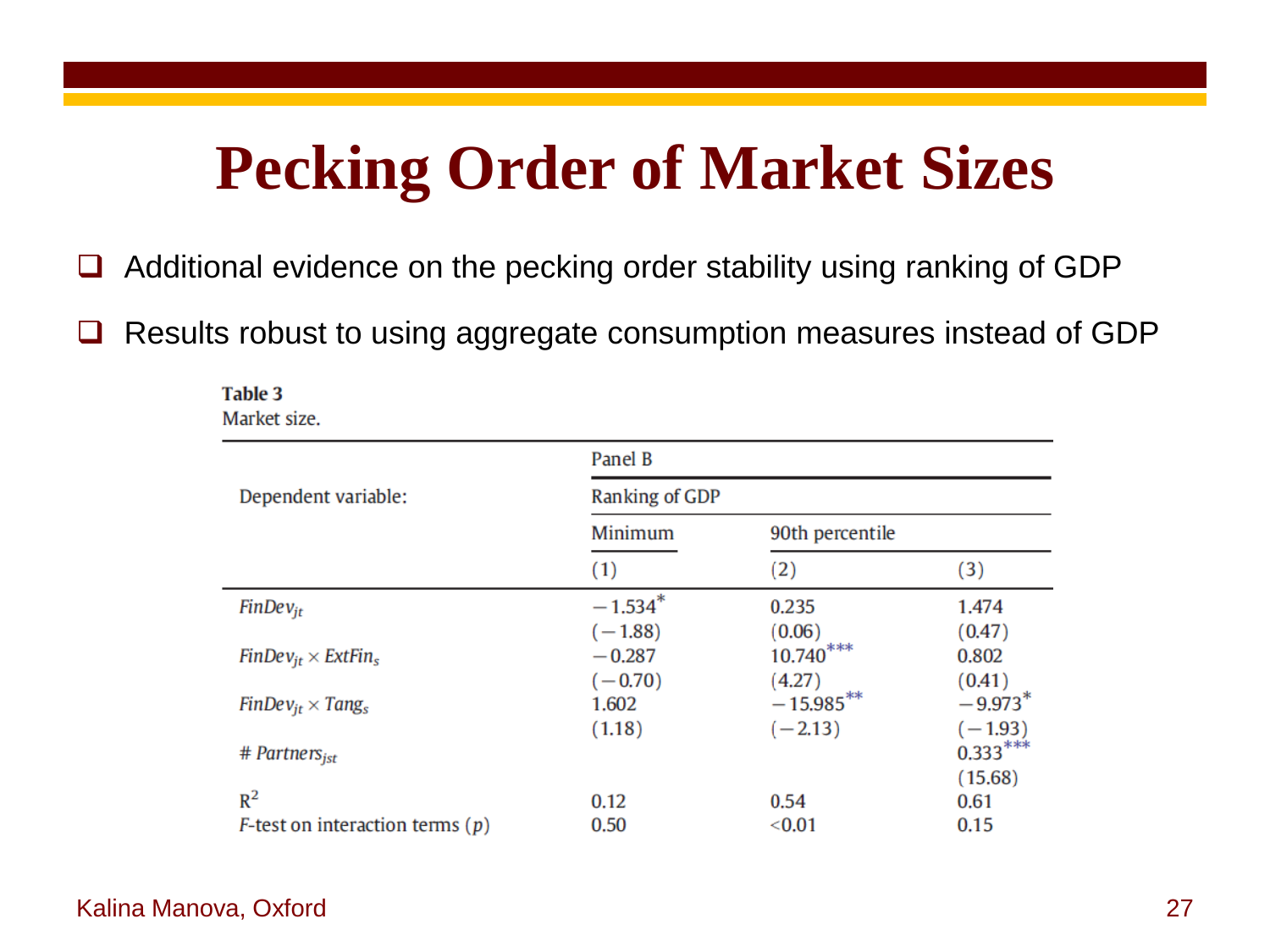# **Economic Magnitudes**

Consider one standard deviation increase in private credit availability

- The industry at the 90<sup>th</sup> percentile of external finance dependence (electrical machinery) sees the size of its smallest destination fall by 16.6 percentage points more than the industry at the  $10<sup>th</sup>$  percentile (leather)
- $\blacksquare$  The industry at the 10<sup>th</sup> percentile of asset tangibility (footwear) sees the size of its smallest destination fall by 10.1 percentage points more than the industry at the 90<sup>th</sup> percentile (iron and steel)
- The industry that experiences the biggest expansion into new export markets sees the size of its smallest destination fall by 32.0 percentage points more than the industry that benefits the least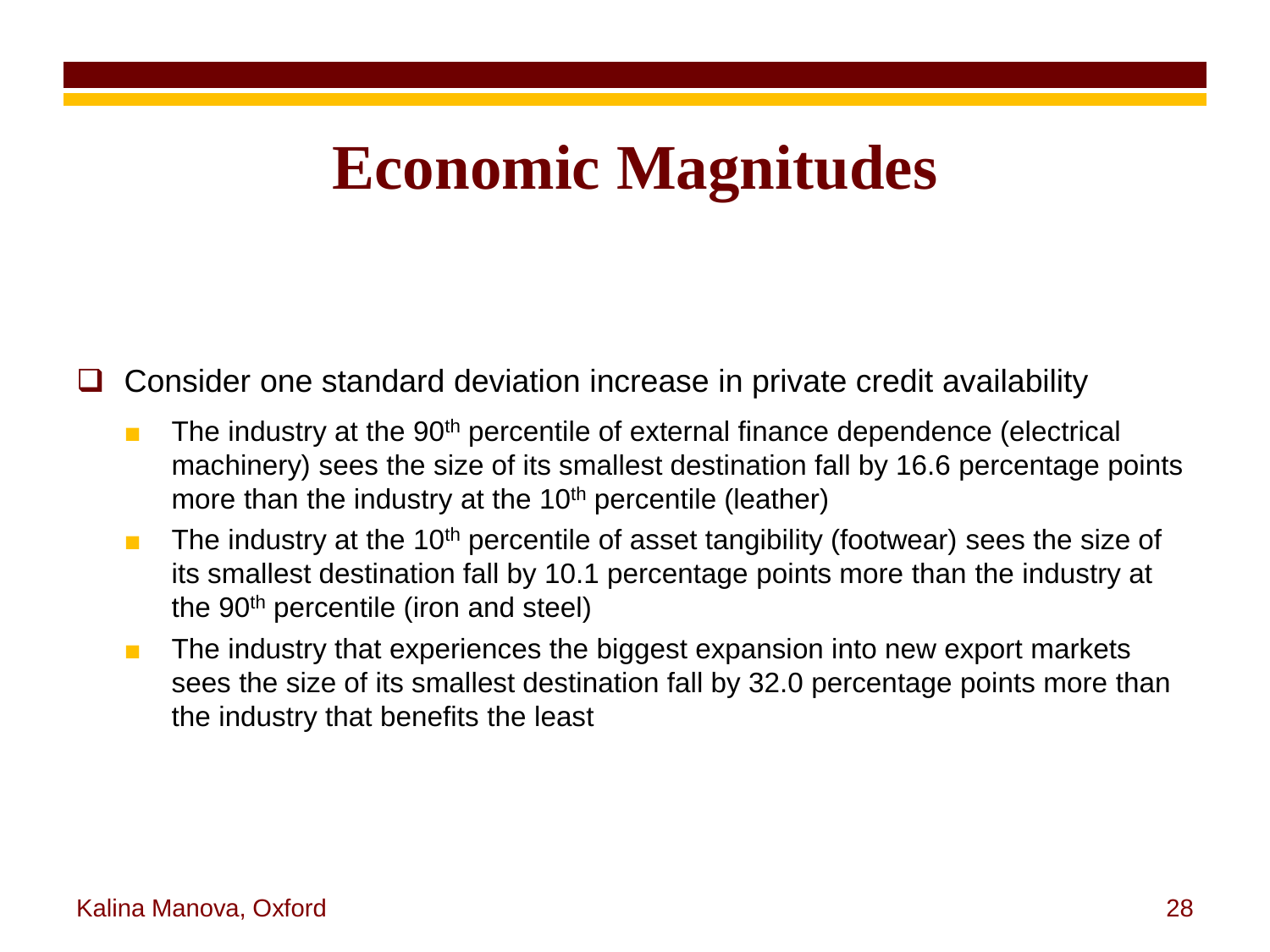# **Pecking Order of Trade Costs**

| Dependent variable:                       | Panel A                     |                      | Panel B            |                             |                        |                    |  |
|-------------------------------------------|-----------------------------|----------------------|--------------------|-----------------------------|------------------------|--------------------|--|
|                                           | (log) Bilateral distance    |                      |                    | DB trade cost index         |                        |                    |  |
|                                           | Minimum                     | 90th percentile      |                    | Minimum                     | 90th percentile        |                    |  |
|                                           | (1)                         | (2)                  | (3)                | (1)                         | (2)                    | (3)                |  |
| $FinDev_{it}$                             | $-0.055$                    | $-0.089*$            | $-0.079$           | 0.379                       | 1.371                  | 1.882              |  |
|                                           | $(-0.60)$                   | $(-1.84)$            | $(-1.59)$          | (1.29)                      | (0.71)                 | (1.11)             |  |
| $FinDev_{it} \times ExtFin_s$             | $-0.011$                    | $0.082$ <sup>*</sup> | $-0.003$           | 0.149                       | $3.514$ **             | $-0.583$           |  |
| $FinDev_{it} \times Tang_s$               | $(-0.33)$<br>$-0.119$       | (1.85)<br>0.059      | $(-0.07)$<br>0.111 | (0.47)<br>$-0.294$          | (2.54)<br>$-1.115$     | $(-0.46)$<br>1.363 |  |
|                                           | $(-1.50)$                   | (0.63)               | (1.18)             | $(-0.50)$                   | $(-0.48)$              | (0.75)             |  |
| # Partners $_{\text{ist}}$                |                             |                      | $0.003***$         |                             |                        | $0.137***$         |  |
|                                           |                             |                      | (5.92)             |                             |                        | (13.04)            |  |
| $R^2$                                     | 0.79                        | 0.48                 | 0.50               | 0.46                        | 0.52                   | 0.56               |  |
| <i>F</i> -test on interaction terms $(p)$ | 0.32                        | 0.15                 | 0.50               | 0.76                        | 0.04                   | 0.74               |  |
| Dependent variable:                       | Panel C                     |                      |                    | Panel D                     |                        |                    |  |
|                                           | Logistics Performance Index |                      |                    | <b>ESCAP-WB trade costs</b> |                        |                    |  |
|                                           | Maximum                     | 10th percentile      |                    | Minimum                     | 90th percentile        |                    |  |
|                                           | (1)                         | (2)                  | (3)                | (1)                         | (2)                    | (3)                |  |
| $FinDev_{it}$                             | $-0.009$                    | $-0.044$             | $-0.056$           | $-1.784$                    | $-8.325$               | $-3.640$           |  |
|                                           | $(-0.43)$                   | $(-0.85)$            | $(-1.20)$          | $(-0.55)$                   | $(-0.87)$              | $(-0.43)$          |  |
| $FinDev_{it} \times ExtFin_s$             | 0.001                       | $-0.047$             | 0.052              | 0.645                       | $30.099**$             | $-10.902$          |  |
|                                           | (0.04)                      | $(-1.23)$            | (1.44)             | (1.08)                      | (2.44)                 | $(-1.33)$          |  |
| $FinDev_{it} \times Tang_s$               | 0.023<br>(0.55)             | $0.138*$<br>(1.71)   | 0.079<br>(1.12)    | $-2.562$<br>$(-1.30)$       | $-24.775$<br>$(-1.22)$ | 0.410<br>(0.03)    |  |
| $#$ Partners <sub>ist</sub>               |                             |                      | $-0.003***$        |                             |                        | $1.382$ ***        |  |
|                                           |                             |                      | $(-8.34)$          |                             |                        | (18.13)            |  |
| $R^2$                                     | 0.27                        | 0.46                 | 0.48               | 0.80                        | 0.49                   | 0.59               |  |
| <i>F</i> -test on interaction terms $(p)$ | 0.86                        | 0.15                 | 0.15               | 0.26                        | 0.03                   | 0.40               |  |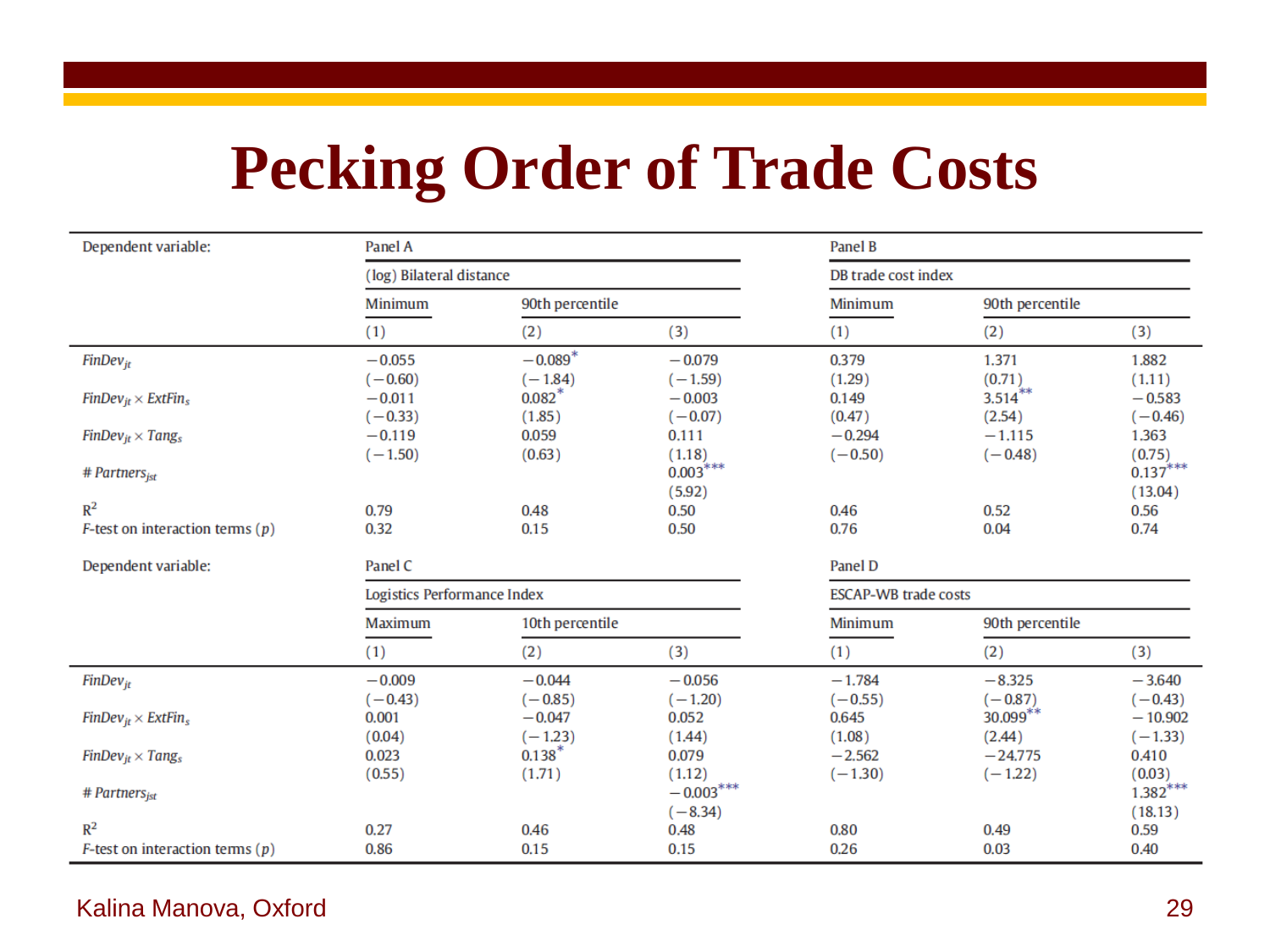# **Economic Magnitudes**

- $\Box$  Financial conditions matter less for the set of export partners with respect to trade costs than with respect to market size
	- One standard deviation increase in private credit would raise the longest distance at which countries export by 1-3 percentage points more in the sector at the 90th percentile by financial vulnerability than in the sector at the 10<sup>th</sup> percentile
- No single measure of trade barriers uniquely characterizes the pecking order of exporting
- $\Box$  But collectively, evidence of financial frictions and trade costs jointly affecting the location of foreign sales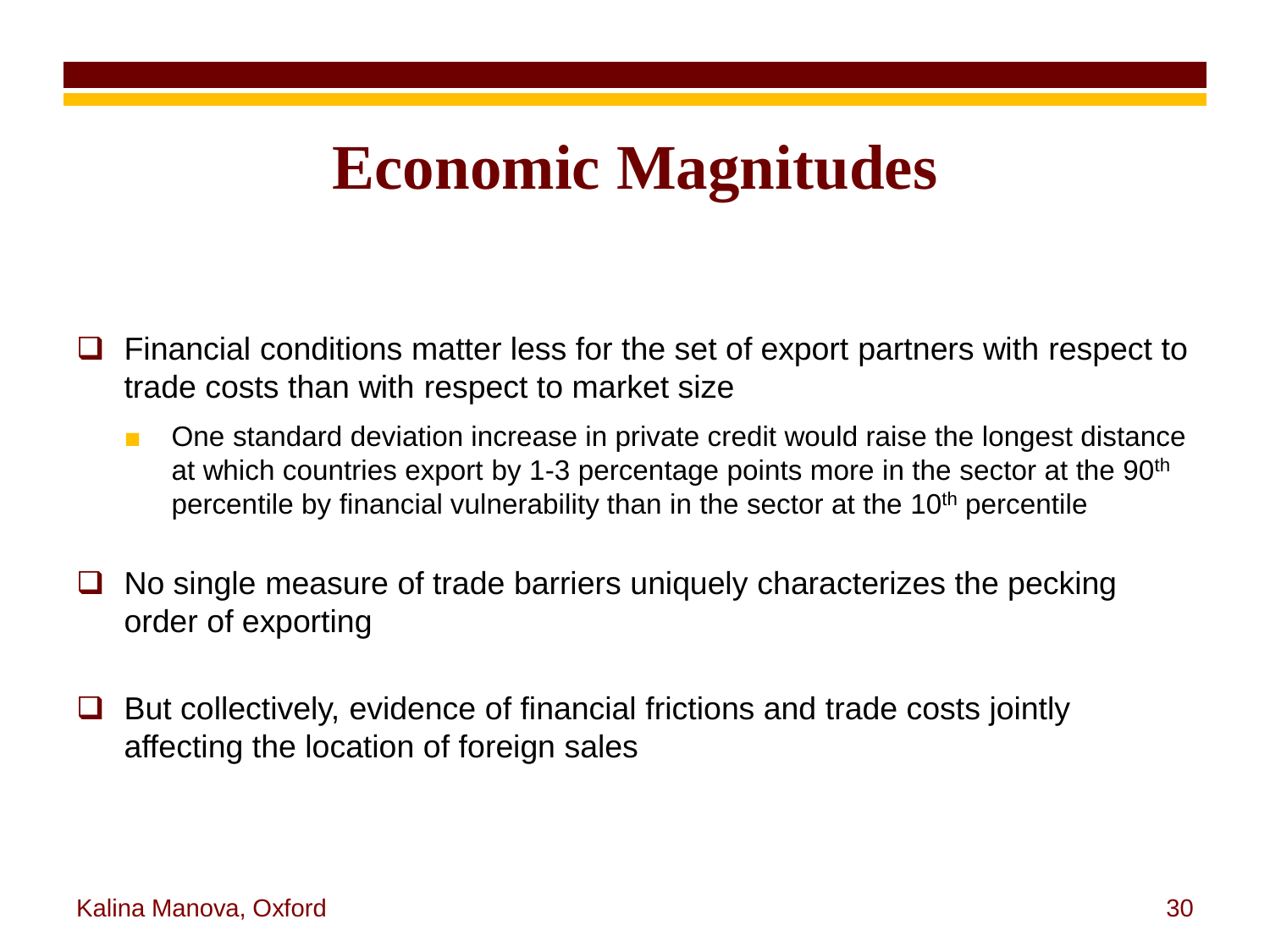# **Pecking Order of Market Potential**

□ Summary measure of market potential: log ratio of GDP to distance

- Larger and closer destinations are more attractive
- Results robust to other trade cost measures and alternative formulations
- Greater economic significance than with market size and trade costs on their own

|                                                     | Panel A<br>(log) GDP / bilateral distance |                                        |                              |  |  |
|-----------------------------------------------------|-------------------------------------------|----------------------------------------|------------------------------|--|--|
| Dependent variable:                                 |                                           |                                        |                              |  |  |
|                                                     | Maximum                                   | 10th percentile                        |                              |  |  |
|                                                     | (1)                                       | (2)                                    | (3)                          |  |  |
| $FinDev_{it}$                                       | $0.282*$                                  | $-0.072$                               | $-0.150$                     |  |  |
| $FinDev_{it} \times ExtFin_s$                       | (1.71)<br>0.013<br>(0.33)                 | $(-0.36)$<br>$-0.540$ ***<br>$(-3.01)$ | $(-1.10)$<br>0.091<br>(0.66) |  |  |
| $FinDev_{it} \times Tang_s$                         | $-0.060$<br>$(-0.49)$                     | $0.815*$<br>(1.89)                     | 0.433<br>(1.47)              |  |  |
| # Partners $_{\text{ist}}$                          |                                           |                                        | $-0.021***$<br>$(-16.14)$    |  |  |
| $R^2$<br><i>F</i> -test on interaction terms( $p$ ) | 0.83<br>0.89                              | 0.60<br>< 0.01                         | 0.68<br>0.18                 |  |  |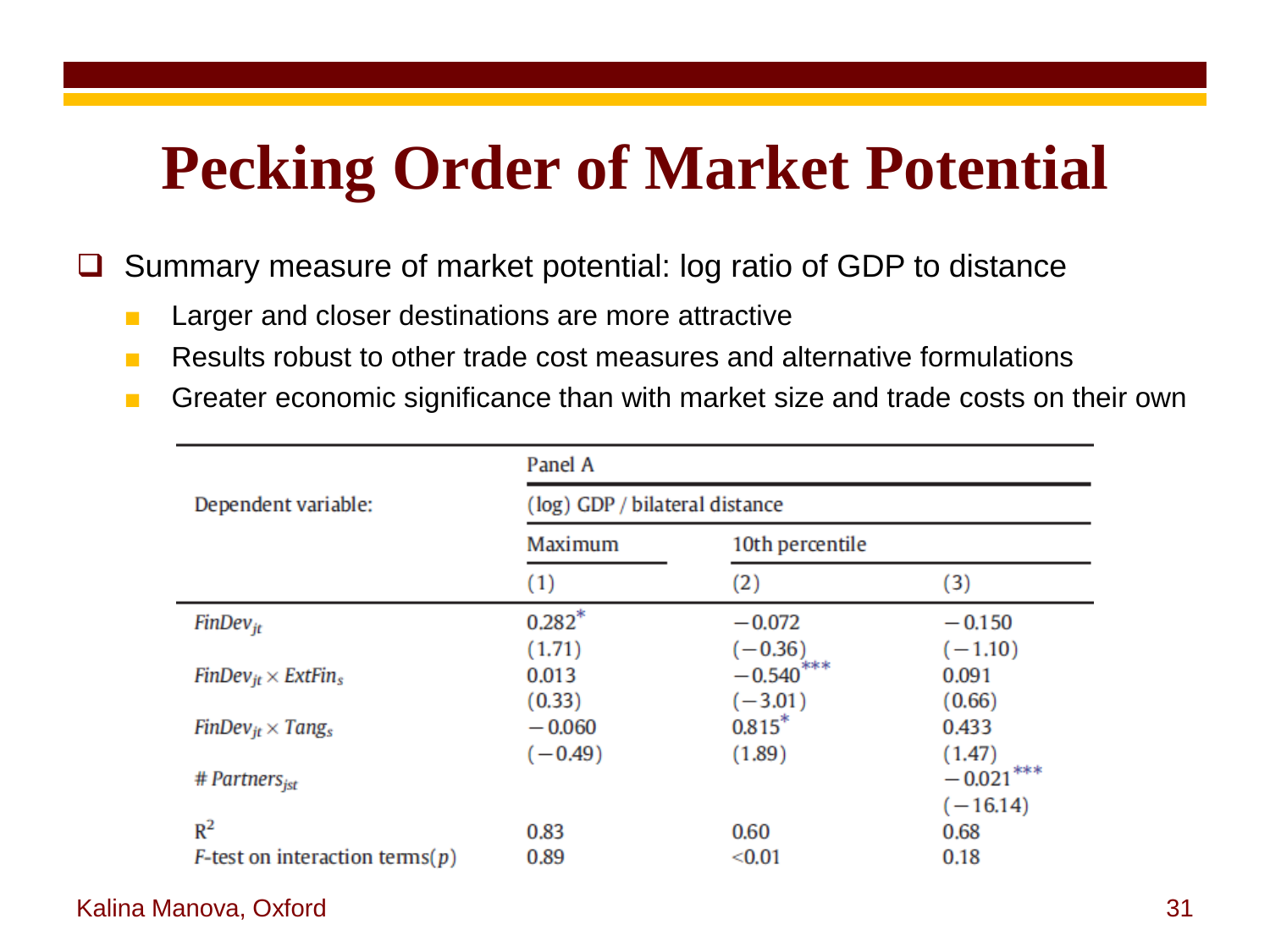# **Pecking Order of Market Potential**

■ Summary measure of market potential: log number of exporters by sector

- Revealed preference: more popular destination must be more profitable
- Similar results with log number of exporters averaged across sectors

|                                                     | Panel D                             |                                    |                              |  |  |
|-----------------------------------------------------|-------------------------------------|------------------------------------|------------------------------|--|--|
| Dependent variable:                                 | (log) Number of exporters by sector |                                    |                              |  |  |
|                                                     | Maximum                             | 10th percentile                    |                              |  |  |
|                                                     | $\left(1\right)$                    | (2)                                | $\left( 3\right)$            |  |  |
| $FinDev_{it}$                                       | 0.032<br>(1.49)                     | 0.008                              | $-0.012$                     |  |  |
| $FinDev_{it} \times ExtFin_s$                       | 0.008<br>(0.54)                     | (0.09)<br>$-0.150***$<br>$(-2.46)$ | $(-0.15)$<br>0.003<br>(0.06) |  |  |
| $FinDev_{it} \times Tang_s$                         | $-0.051$<br>$(-1.61)$               | 0.128<br>(0.93)                    | 0.035<br>(0.29)              |  |  |
| # Partners $_{\text{ist}}$                          |                                     |                                    | $-0.005***$<br>$(-10.49)$    |  |  |
| $R^2$<br><i>F</i> -test on interaction terms( $p$ ) | 0.87<br>0.28                        | 0.71<br>0.05                       | 0.73<br>0.96                 |  |  |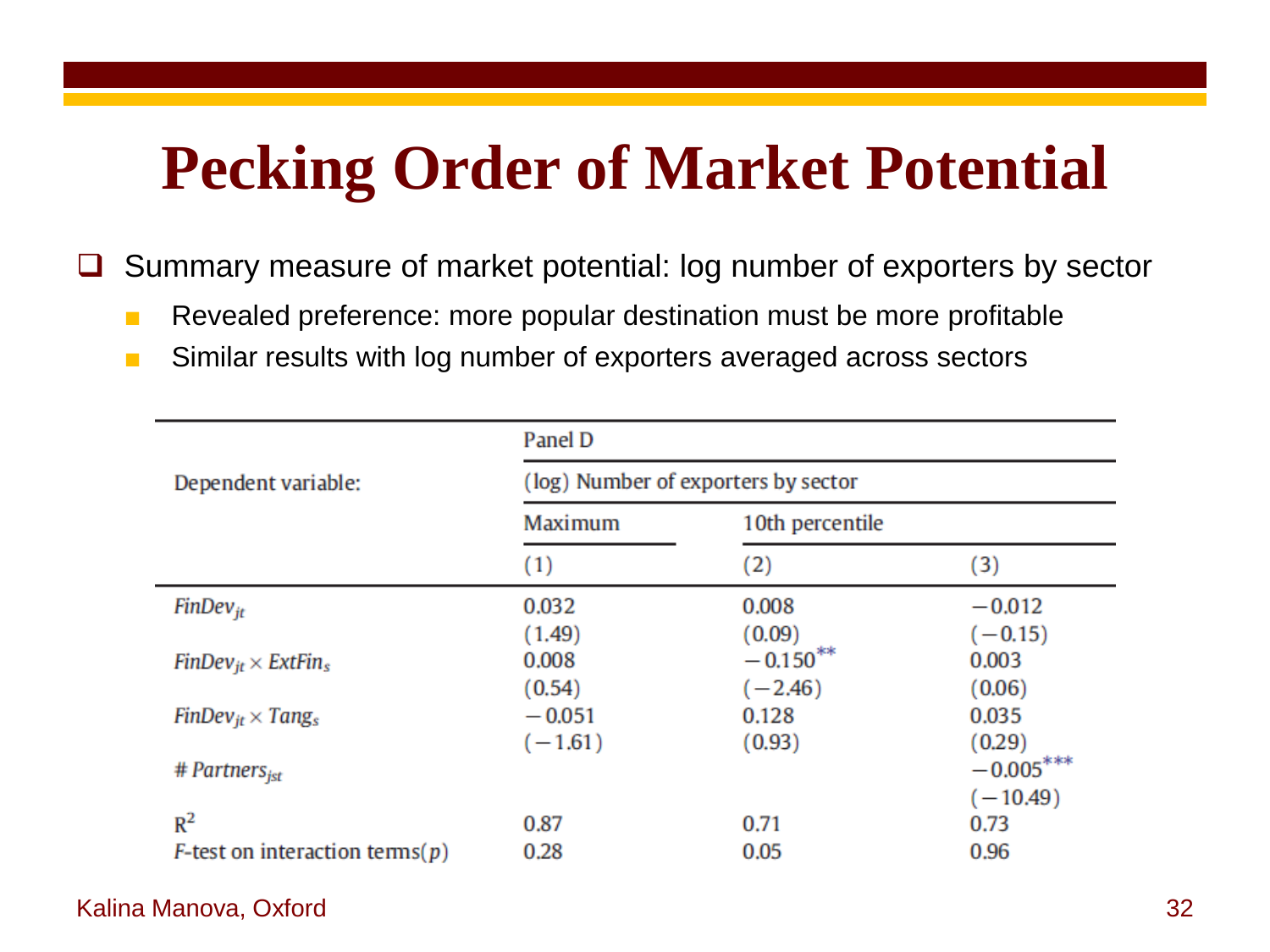# **Pecking Order of Market Potential**

- $\Box$  Preferred agnostic summary measure of market potential: importer-time fixed effect coefficient  $\delta_{it}$  from auxiliary probit regression
	- **•** Pr[*j* exports to *i* in sector *s* in year  $t$ ] =  $\Phi(\delta_{it} + \delta_{it} + \delta_{st})$
	- **Use**  $\delta_{it}$  **as market potential measure in subsequent analysis**

| Dependent variable:                        | Panel F<br>Fixed effect coefficient from auxiliary probit regression |                           |                           |                       |
|--------------------------------------------|----------------------------------------------------------------------|---------------------------|---------------------------|-----------------------|
|                                            |                                                                      |                           |                           |                       |
|                                            | (1)                                                                  | $\left( 2\right)$         | (3)                       |                       |
|                                            | $FinDev_{it}$                                                        | 0.059<br>(1.48)           | $-0.038$<br>$(-0.49)$     | $-0.059$<br>$(-0.85)$ |
| $FinDev_{it} \times ExtFin_s$              | 0.011<br>(0.48)                                                      | $-0.201$ ***<br>$(-3.84)$ | $-0.033$<br>$(-0.69)$     |                       |
| $FinDev_{it} \times Tang_s$                | $-0.050$<br>$(-0.79)$                                                | $0.241***$<br>(2.34)      | 0.140<br>(1.85)           |                       |
| # Partners $_{\text{ist}}$                 |                                                                      |                           | $-0.006***$<br>$(-12.69)$ |                       |
| $R^2$                                      | 0.88                                                                 | 0.82                      | 0.84                      |                       |
| <i>F</i> -test on interaction terms( $p$ ) | 0.73                                                                 | < 0.01                    | 0.17                      |                       |
| Kalina Manova, Oxford                      |                                                                      |                           |                           | 33                    |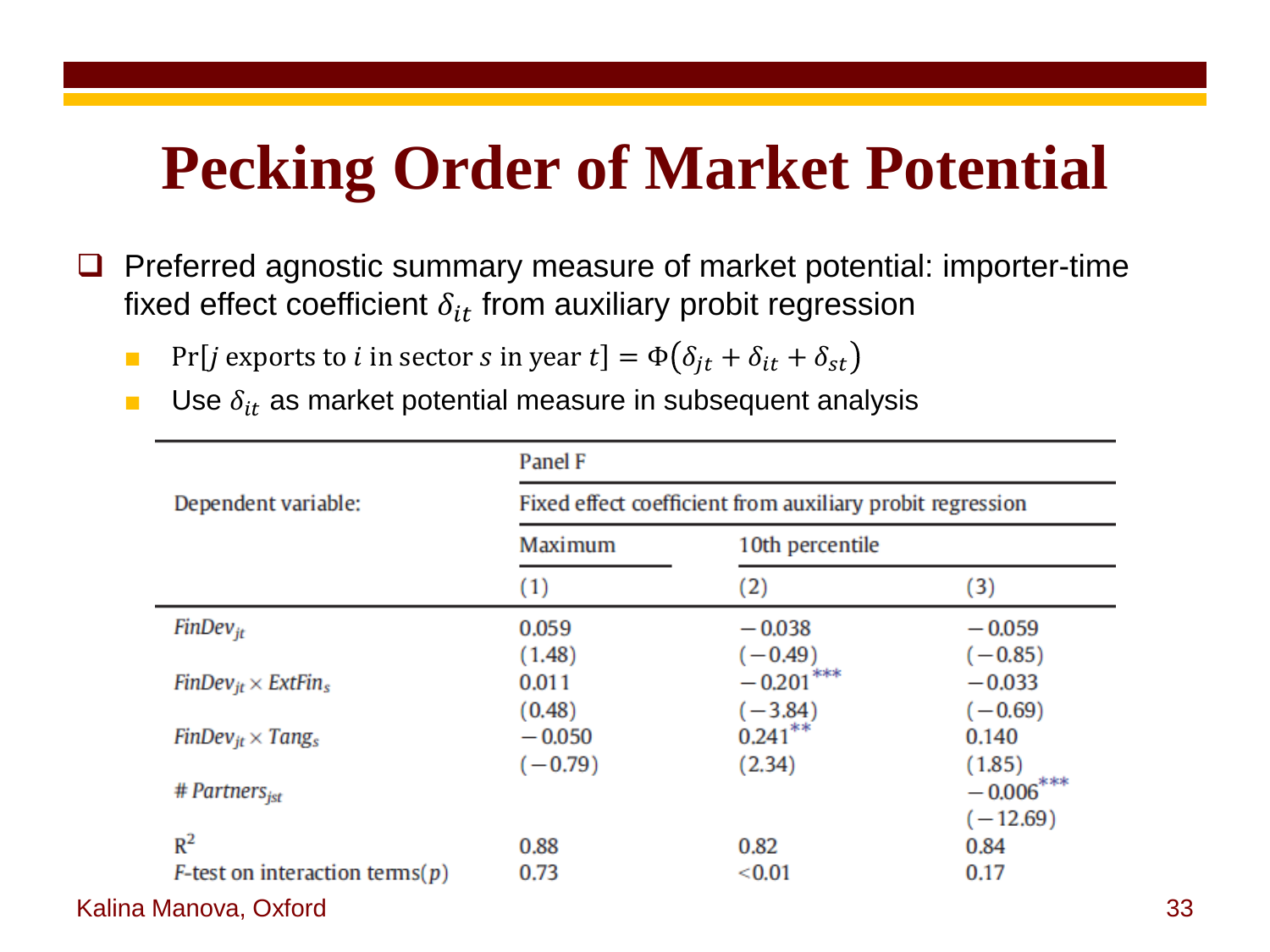## **Robustness**

- Alternative financial development measures
	- Stock market value traded or stock market turnover: value of total shares traded divided by stock market capitalization or by GDP
	- Institutional quality: risk of contract repudiation, risk of expropriation, or accounting standards
- Control for broader institutional environment
	- Adding interactions of rule of law and corruption with financial vulnerability does not alter the results
- $\Box$  Functional form assumptions
	- One interaction term at a time
	- Rank (rather than level) of probit estimated coefficients
	- Logit and linear probability instead of probit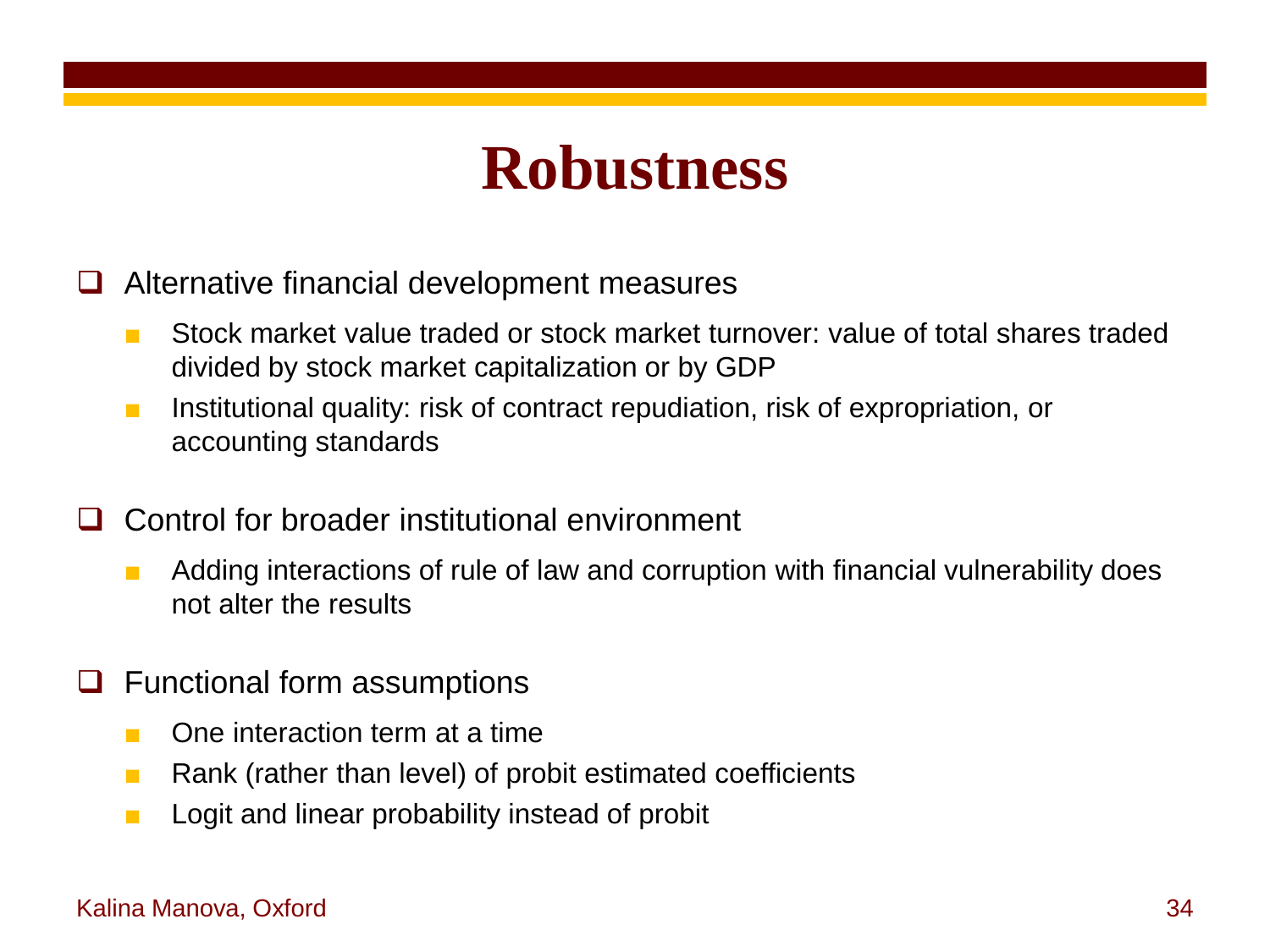## **Nestedness**

Estimates for each destination MP percentile as the dependent variable

- With perfect nestedness, financial development should not affect maximum (100<sup>th</sup> percentile) MP among destinations differentially across sectors, but should gradually reduce MP of other destinations as we move from 99<sup>th</sup> to 1<sup>st</sup> percentile
- Estimates confirm that financially more developed countries smoothly go further down the pecking order of destinations in financially more vulnerable sectors